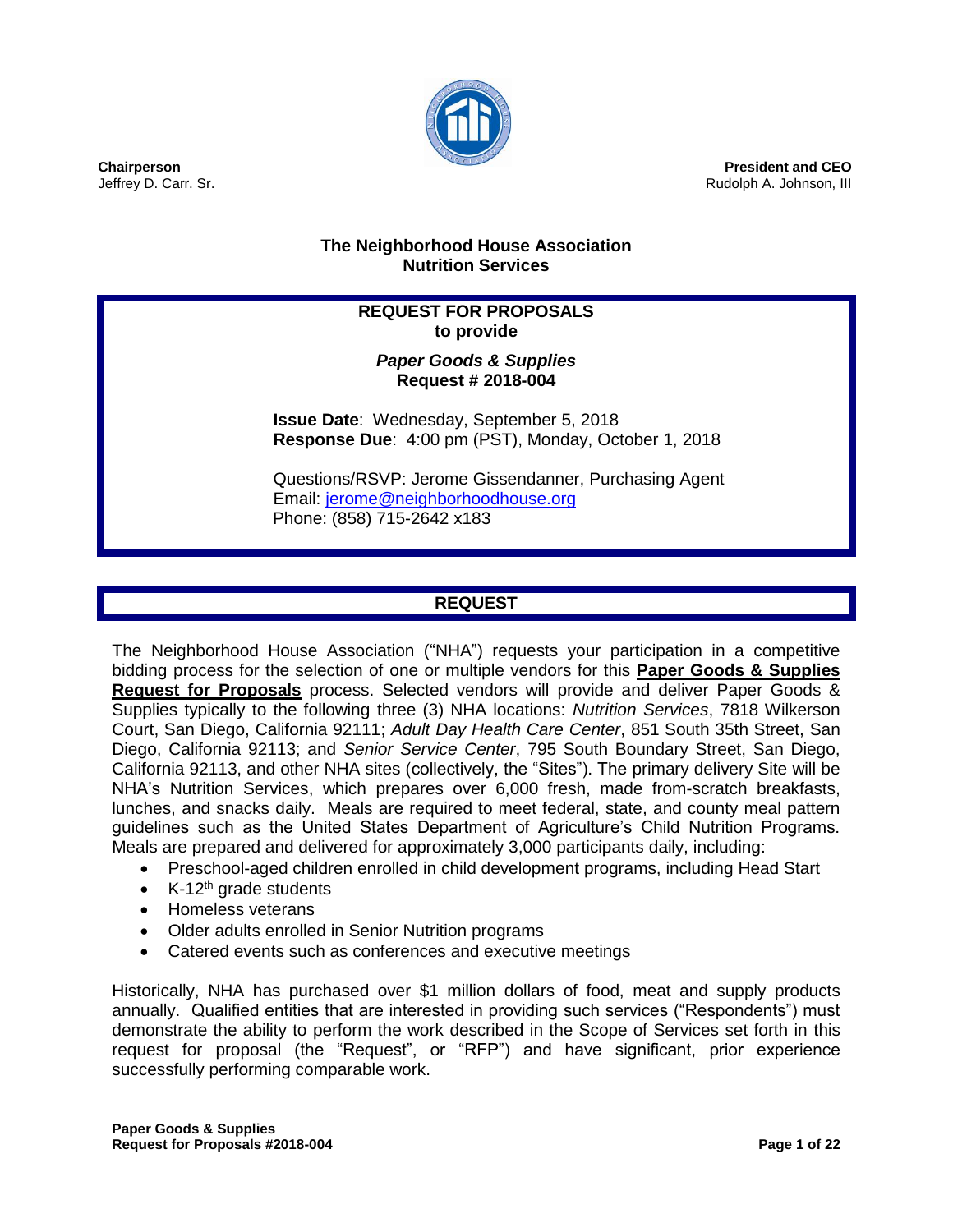# **TIME LINE**

| Event                                                                    | <b>Date</b>                   |
|--------------------------------------------------------------------------|-------------------------------|
| RFP Published                                                            | Wednesday, September 5, 2018  |
| <b>RSVP Date for Mandatory Nutrition Services</b><br><b>Bidders Tour</b> | September 13, 2018 4:00 PM    |
| <b>Mandatory NHA Nutrition Services Bidders</b><br>Tour                  | September 18, 2018, 9:30 AM   |
| Deadline for RFP Questions                                               | September 21, 2018 at 4:00 PM |
| Last Day to Post Responses to Questions                                  | September 26, 2018 by 4:00 PM |
| RFP Submission Deadline & RFP Closed                                     | October 1, 2018 at 4:00 PM    |
| Request for Best and Final Offer                                         | October 5, 2018               |
| <b>Bidder Oral Presentation</b>                                          | October 10 and 12, 2018       |
| <b>Bid Award Letters</b>                                                 | October 19, 2018              |
| <b>Contracts Sent to Awardees</b>                                        | November 1, 2018              |
| <b>Vendor Contract Final Execution</b>                                   | December 1, 2018              |
| <b>Contract Start Date</b>                                               | January 1, 2019               |

*This Request is not an offer or commitment to purchase any goods or services or to award or enter into a contract.*

# **1.0 ABOUT NEIGHBORHOOD HOUSE ASSOCIATION**

Neighborhood House Association (NHA) is a California nonprofit, public benefit corporation and recognized as a 501(c)(3) tax-exempt organization with its administrative office located at 5660 Copley Drive, San Diego, CA 92111. Having served the local community for over 100 years, NHA operates one of San Diego's largest multi-purpose human service agency that facilitates leadership in communities and assists more than 24,000 families annually. NHA operates over 120 locations throughout San Diego County, delivering services that are designed to improve the quality of life through programs related to child development, feeding seniors and assisting them to live on their own, mental health services, housing and rental assistance, and related social services. Established in 1914 as a settlement house to serve the growing immigrant population and incorporated in 1923, NHA programs currently include:

| <b>Adult Day Health Care</b> | <b>Homework Center</b>                  |  |
|------------------------------|-----------------------------------------|--|
| <b>Black Infant Health</b>   | Financial Coaching & Counseling Program |  |
| Friendship Clubhouse         | Innovisions                             |  |
| <b>Geriatric Specialty</b>   | <b>Nutrition Services</b>               |  |
| <b>Head Start</b>            | <b>Project Enable</b>                   |  |
| Early Head Start             | Project In-Reach                        |  |
| <b>HIV/AIDS Services</b>     | <b>Senior Nutrition Center</b>          |  |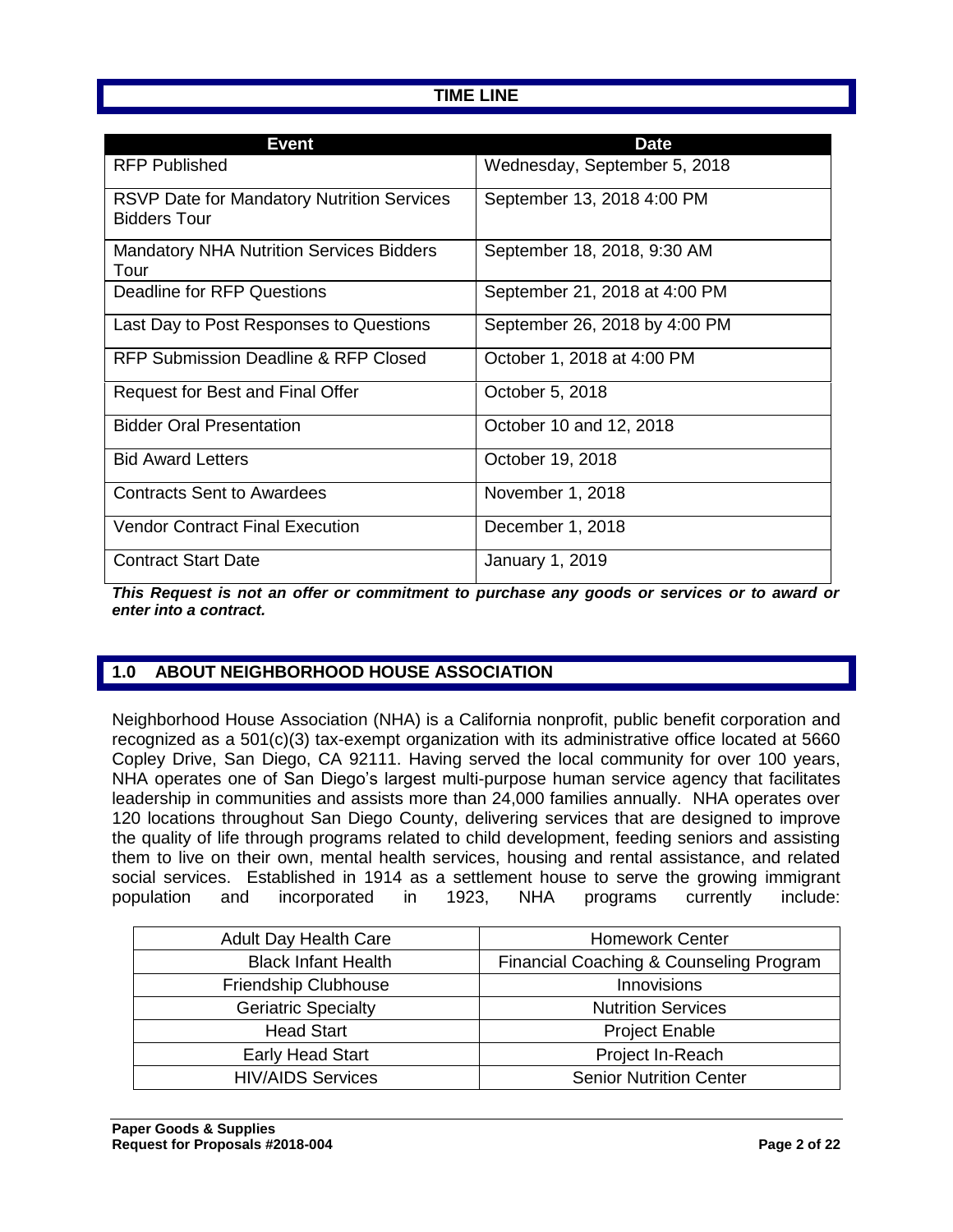NHA has adopted a corporate policy reaffirming its commitment to equal opportunity contracting. Small, local, disadvantaged, women-owned, and ethnic minority-owned businesses are encouraged to submit responses to this Request.

#### **For further information, please refer to the NHA website: [www.neighborhoodhouse.org.](http://www.neighborhoodhouse.org/)**

#### **2.0 NHA NUTRITION SERVICES SUMMARY AND PROJECT OBJECTIVE**

NHA's Nutrition Services currently produces and delivers over 6,000 breakfasts, lunches, and snacks made fresh and from-scratch using whole ingredients and paper goods and supplies. Meals are delivered daily to more than 50 locations throughout San Diego County. In addition to producing meals for NHA's Head Start children, Nutrition Services also vends meals to preschools, schools, senior nutrition centers, summer food service sites, and also caters meals for small and large executive meetings and conferences. Nutrition Services leads the way locally and nationally in cooking healthy meals made from scratch in a large, institutionalcooking type of operation. NHA's registered dietitian develops recipes and menus that use whole, fresh, local, natural, and organic ingredients. The menu and unique food service operation have been highlighted by the California Department of Education as best practices. In May 2012, NHA was presented the inaugural *Let's Move! Child Care* award by former First Lady Michelle Obama, for which the menu was the focal point. Pew Charitable Trusts, in conjunction with the Robert Wood Johnson Foundation, used NHA's Nutrition Services as a case study to inform the USDA of best practice models. Annual survey data over the last several years indicates that an average of 96% of parents and children say they enjoy the meals they are served by NHA.

Sourcing paper goods and supplies is important for various reasons including the ability to serve high quality meals and to operate in a more earth-friendly manner. NHA's Nutrition Services and Head Start participate in Farm to Preschool, and meals are made from scratch. Farm to Preschool's goal is to influence the eating habits of young children while their preferences are forming; creating healthy lifestyles through good nutrition and experiential opportunities such as gardening; and ultimately influencing policies to address the childhood obesity epidemic.

High quality paper good and supplies are critical for meal service at NHA. NHA is interested in cost-effective, biodegradable, and/or recyclable items. NHA's goal with RFP #2018-004 is to identify vendors that are best suited to help further NHA's efforts in combatting childhood obesity by way of serving healthy meals made from scratch using paper goods and supplies.

A mandatory Nutrition Services Tour of NHA's Nutrition Services will be held on September 18, 2018. This 90-minute event will include an insightful overview of NHA and the agency's work in the community with a heavy focus on the agency's Nutrition Services. It will be held at NHA's Nutrition Services facility, located at 7818 Wilkerson Ct., San Diego, CA 92111. **Attendance is mandatory for bids to be considered**.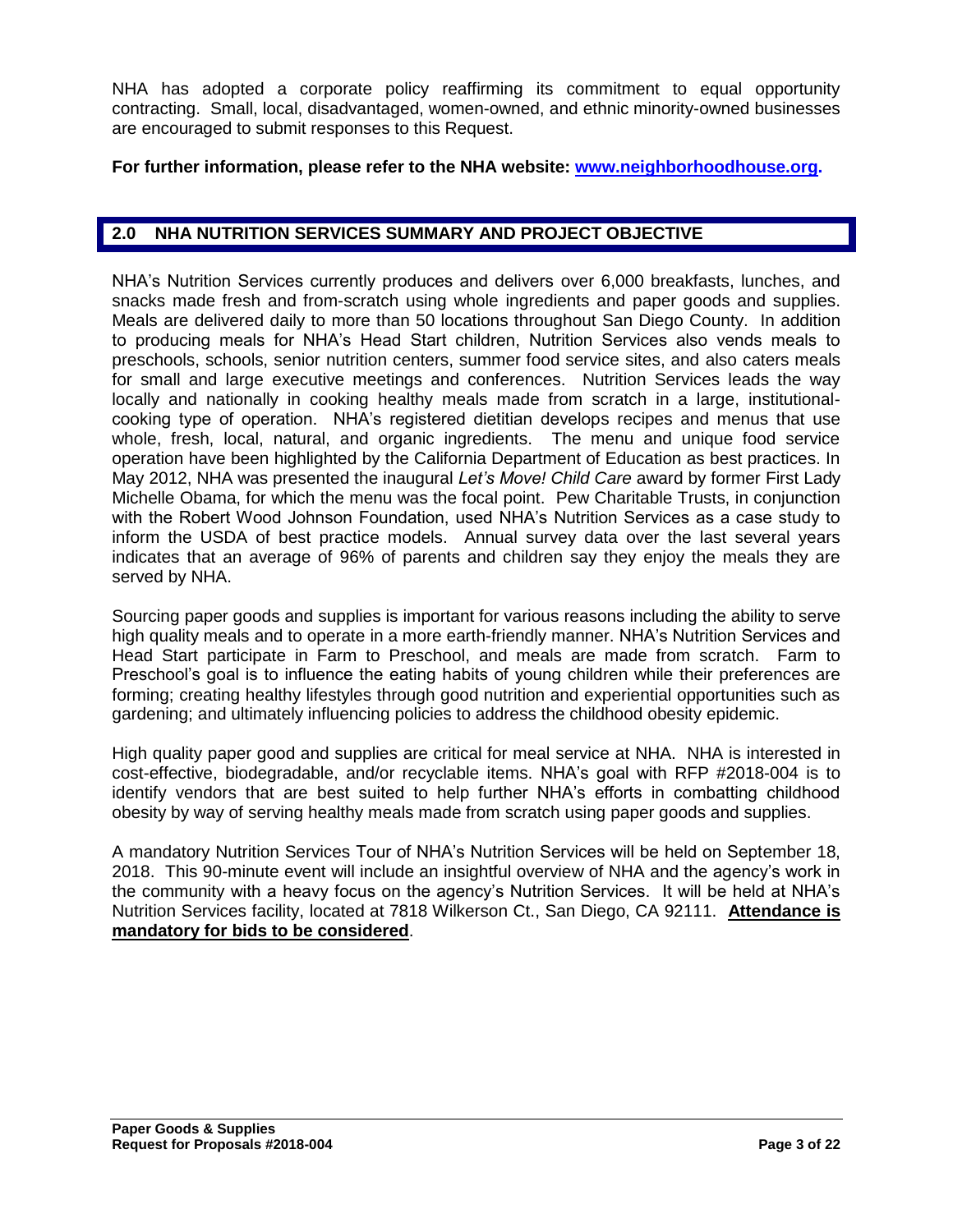# **3.0 SCOPE OF SERVICES FOR THIS REQUEST**

NHA desires to engage the services of paper goods & supplies companies located within (or easy access to) the San Diego County area, to supply and deliver paper goods and supplies.

NHA needs flexibility with ordering timelines. It is preferred that orders be accepted with as little as one-day notice. Accommodating emergency orders to be delivered on the same day is also highly desired.

Services to be performed will include the delivery of paper goods & supplies ordered by NHA, including those products listed in Exhibit A attached hereto and incorporated herein by this reference. Please note that the produce listed in Exhibit A is intended to represent only those items frequently used at NHA sites and actual orders made by NHA may include additional variety.

Respondent should anticipate and be equipped to accept, process, and perform orders made over the phone, internet, or email by NHA. Additionally, respondent should be equipped to perform NHA deliveries, within the specified timeframe, on a daily, twice-weekly and/or weekly delivery schedule, to the extent required by NHA to maintain optimum stock levels. Delivery times must be prior to 1:30PM and be negotiated on a case-by-case basis. Paper goods and supplies demand will likely fluctuate from week to week and month to month.

**Services must be performed in accordance with the specifications, terms and conditions of a fully executed written contract.** A specimen of NHA's standard contract terms and conditions is attached to this Request, in the document entitled "Specimen Contract", attached hereto as *Exhibit B* and incorporated herein by this reference.

The anticipated start date for work on this project is January 1, 2019. The expected contract term is expected to be a total of five (5) years that is expected to be an initial one-year contract term with 4 additional option year awards in one year increments. The option award years are at the discretion of NHA.

### **4.0 QUESTIONS, RESPONSE REQUIREMENTS, AND CONTENT**

Prior to submitting a response, the Respondent must carefully review this Request and any addenda subsequently issued. The Respondent is responsible for seeking any clarification or information needed to respond. Questions must be submitted via email to: Jerome Gissendanner, Purchasing Agent, at [jerome@neighborhoodhouse.org.](mailto:jerome@neighborhoodhouse.org) Please refer to the Time Line in this RFP for dates pertaining to the question and answer deadlines. The Respondent is solely responsible for any deficiencies in the response submitted.

The Respondent must review the terms and conditions set forth in the NHA Sample Paper Goods & Supplies Contract and, in the Request Response Submittal Form, attached hereto as Exhibit "C", specifically identify any provisions the Respondent finds unacceptable or desires to negotiate. The Respondent is solely responsible for all costs, direct and/or indirect, that it incurs by responding to this Request. NHA will incur no obligation or liability in connection with the submittal of a response.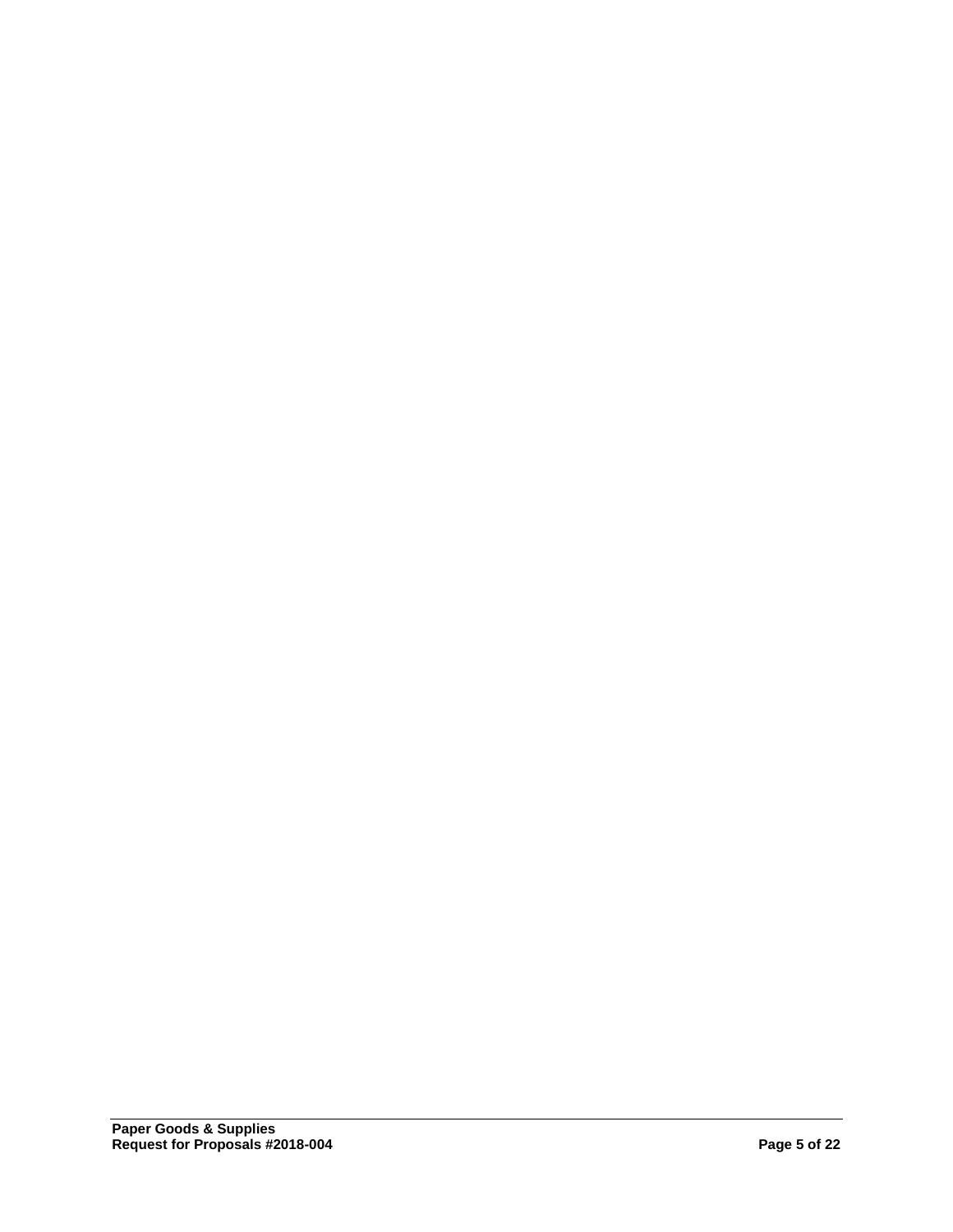A responsive submittal must include the following:

- 1. A completed **Exhibit A -** Product Price List(s) The total price listed on Exhibit A must be provided on the same option submittal form under Exhibit C.
- 2. A completed and signed **Exhibit C** NHA Request Response Submittal Form;
- 3. A completed **Exhibit D** Vendor References Form listing of at least three (3) relevant client references that NHA may contact.
- 4. A signed **Exhibit E** Certifications page;
- 5. A brief description of the firm or business entity, including business history, number of employees, organization structure, ownership structure and expertise, and résumés for principals or employees who would perform the Services in this Request; *or* in the case of an individual Respondent, a detailed personal résumé or curriculum vitae;
- 6. A detailed listing and description of experience, specialized training, and other information that demonstrates the Respondent's expertise and capacity to provide the Services specified in this Request;
- 7. A detailed description of the notification, hold and recall procedures Respondent would perform, in the event of a food product and/or supply recall;
- 8. Online ordering instructions, demonstrating the procedures NHA would need to follow to place online orders to Respondent. Please include anticipated processing times and other pertinent information related to orders placed via the Internet;
- 9. Respondent's financial rating and any documentation which indicates the most current financial stability of Respondent's business operations and credit worthiness, including but not limited to, Dun & Bradstreet (D-U-N-S) rating(s), recent year-end financial statements, etc.;
- 10. A statement by Respondent disclosing potential and/or pending *material* litigation;
- 11. Any other relevant information that Respondent believes would assist NHA in evaluating the submittal, including a statement by Respondent which clearly identifies any business relationship that Respondent believes may give rise to a conflict of interest, if selected to provide the Services in this Request.

# **5.0 PRODUCT PRICE LISTS**

The Product Price Lists, attached hereto as **Exhibit A** are a compilation of the paper goods & supplies products ordered most frequently by NHA. Multiple bids may be selected. Product Price Lists contain the listing of products. *Respondents are not to alter any items preprinted on these price list sheets. For accurate cost comparisons, price must be provided for the pack quantity and pack size indicated on the sheets.*

The total cost for Exhibit A must be included in **Exhibit C -** *Request Response Submittal Form.*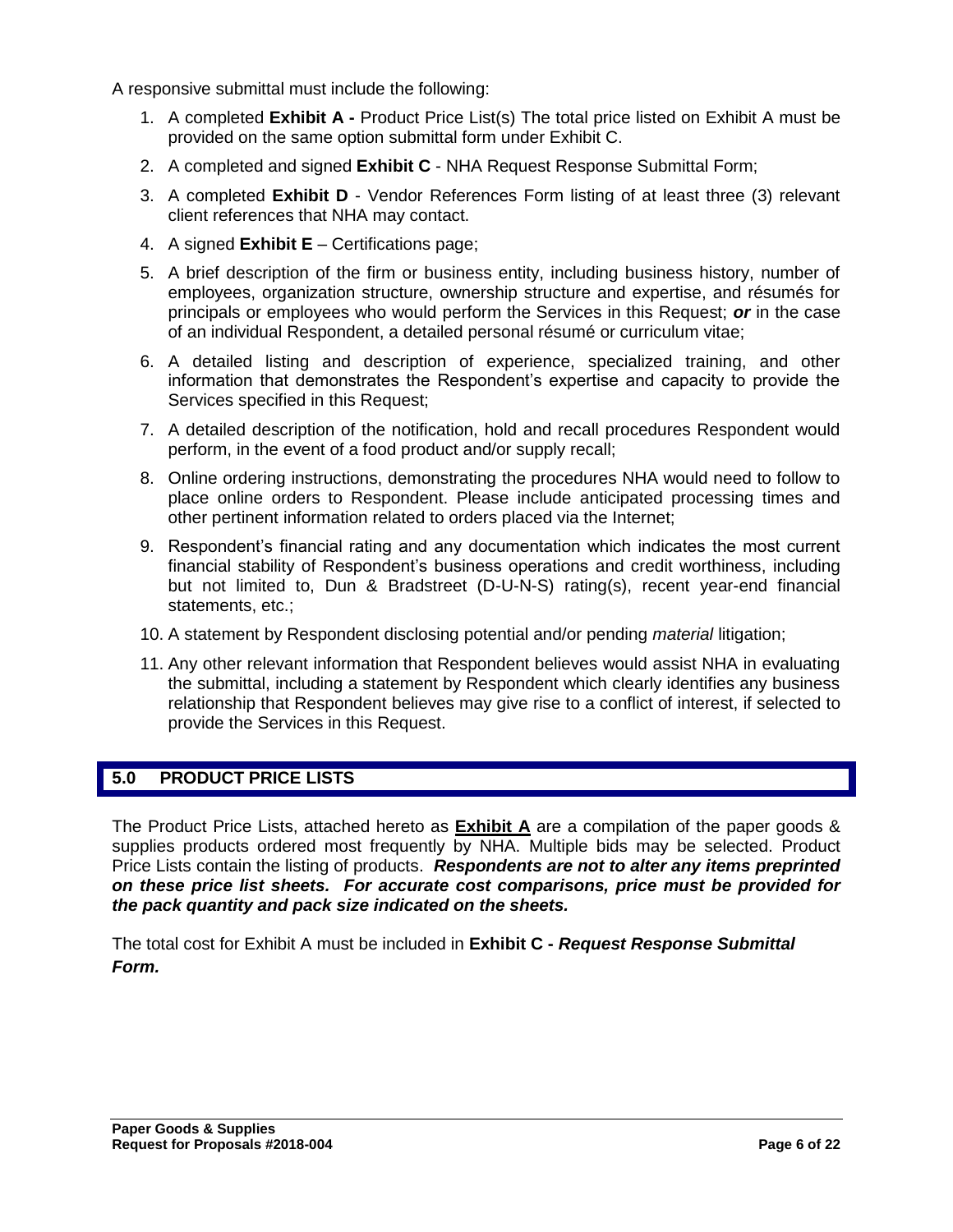#### **6.0 RESPONSE SUBMITTAL PROCEDURES**

Prior to submitting a response, Respondent must carefully review this Request and any addenda subsequently issued. Respondent is responsible for seeking any clarification or information needed to respond. Respondent is solely responsible for any deficiencies in the response submitted.

#### **Addenda**

Any material changes to this Request resulting from either a Clarification, submitted by a prospective Respondent, or a business decision of NHA, will be posted on NHA's website. All changes in such addenda shall supersede or supplement this Request. Respondents are solely responsible for determining whether any addenda have been issued prior to submittal of a response.

#### **Quotations**

All prices and quotations must be in ink or typewritten. No pencil figures or erasures permitted. Mistakes may be crossed out and corrections inserted adjacent thereto and must be initialed in ink by person signing quotation. No oral or telephone quotations or modifications will be accepted.

#### **Bid Submittal Package**

Submit a complete proposal package to NHA no later than **Monday, October 1, 2018 at 4:00 PM** in the following manner:

- 1. One original hard copy bid clearly marked, "Original."
- 2. Five hard copies clearly marked, "Copy."
- 3. One W-9 Form

Respondent must submit the Bid Submittal Package in typed or printed document form, on 8½" x 11", white paper, in a sealed envelope(s). All documents listed above must be identical. Hard copy submissions may be hand-delivered or mailed and must be received by NHA by the deadline listed in the timeline above.

Hard copy submissions must be sealed in an envelope addressed to:

Neighborhood House Association Attn: Jerome Gissendanner, Purchasing Agent Procurement Division – RFP #2018-004 5660 Copley Drive, San Diego, CA 92111

Only complete bid proposals will be considered. Bids with missing information will be considered incomplete and may not be considered in the competitive bid analysis.

#### **RFP Submissions Deadline and Closure**

RFP #2018-004 will close on **Monday, October 1, 2018 at 4:00 PM**. Late submissions will not be accepted under this solicitation. **ALL proposals** must be received and date/time stamped at NHA no later than the stated deadline.

#### **Award Notification to Bidders**

Respondents will be notified in writing of the solicitation outcome after the evaluation committee has recommended and the Board of Directors has approved the Awardee.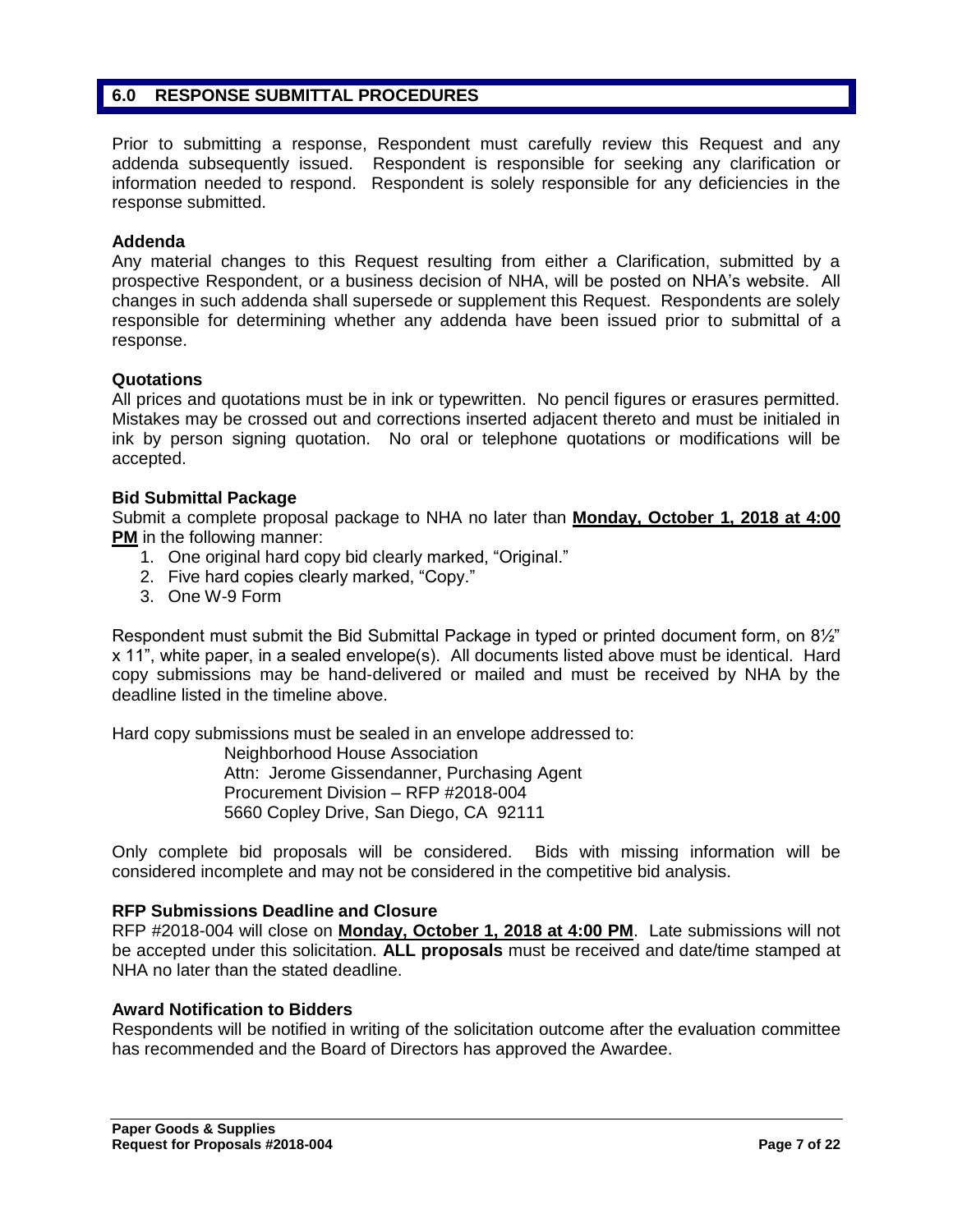#### **Withdrawal of Submittal**

A Respondent may withdraw its proposal by written request at any time prior to the submittal deadline. NHA will shred, not return, the submittal package.

### **7.0 CONFIDENTIALITY**

Respondent may have or may be provided access to NHA's proprietary items or confidential information, including but not limited to, all the information acquired by Respondent for the purpose of developing a response to this Request ("Confidential Information"). Respondent understands and agrees to maintain the confidentiality of NHA's Confidential Information in accordance with this RFP and any separate nondisclosure agreement(s) which expressly references the disclosure(s) between Respondent and NHA. At a minimum, Respondent agrees that it shall not make NHA's Confidential Information available to any third party without the written consent of NHA and that title and ownership of the Confidential Information provided by NHA to Respondent shall remain the exclusive property of NHA.

Respondent agrees to immediately notify, in writing, NHA's authorized representative in the event Respondent determines or has reason to suspect a breach of this requirement.

**Proprietary Information.** Certain documents in NHA's possession are subject to inspection and copying pursuant to Federal Head Start, the United States Department of Agriculture (USDA) and California Department of Education (CDE) regulations; however, the foregoing regulations do not require disclosure of proprietary information that constitutes a trade secret under California law. NHA will attempt to protect legitimate proprietary information included in any submittal, but shall not be liable for the disclosure of any proprietary information.

Proprietary information included with a response submittal must be separately bound and clearly labeled with the words "Confidential Proprietary Information." Appropriate reference to this separately bound information must be made in the body of the submittal. *Marking the*  entire submittal as proprietary will result in it being rejected and returned to the *Respondent participant unread.*

### **8.0 SELECTION PROCESS**

This Request is seeking to identify the Respondents most qualified to provide the Services. NHA, in its sole discretion, will determine which Respondents are most qualified to provide the Services, based on the information in the response submittals. These Respondents may be asked to interview with NHA representatives and respond to questions regarding the submittal response. NHA, in its sole discretion, will make its final selection of the Respondent(s) whose experience, expertise, reputation, capabilities and past performance is determined to be best suited for the performance of the Services. NHA's decision is final and is not subject to any form of administrative review, appeal or protest.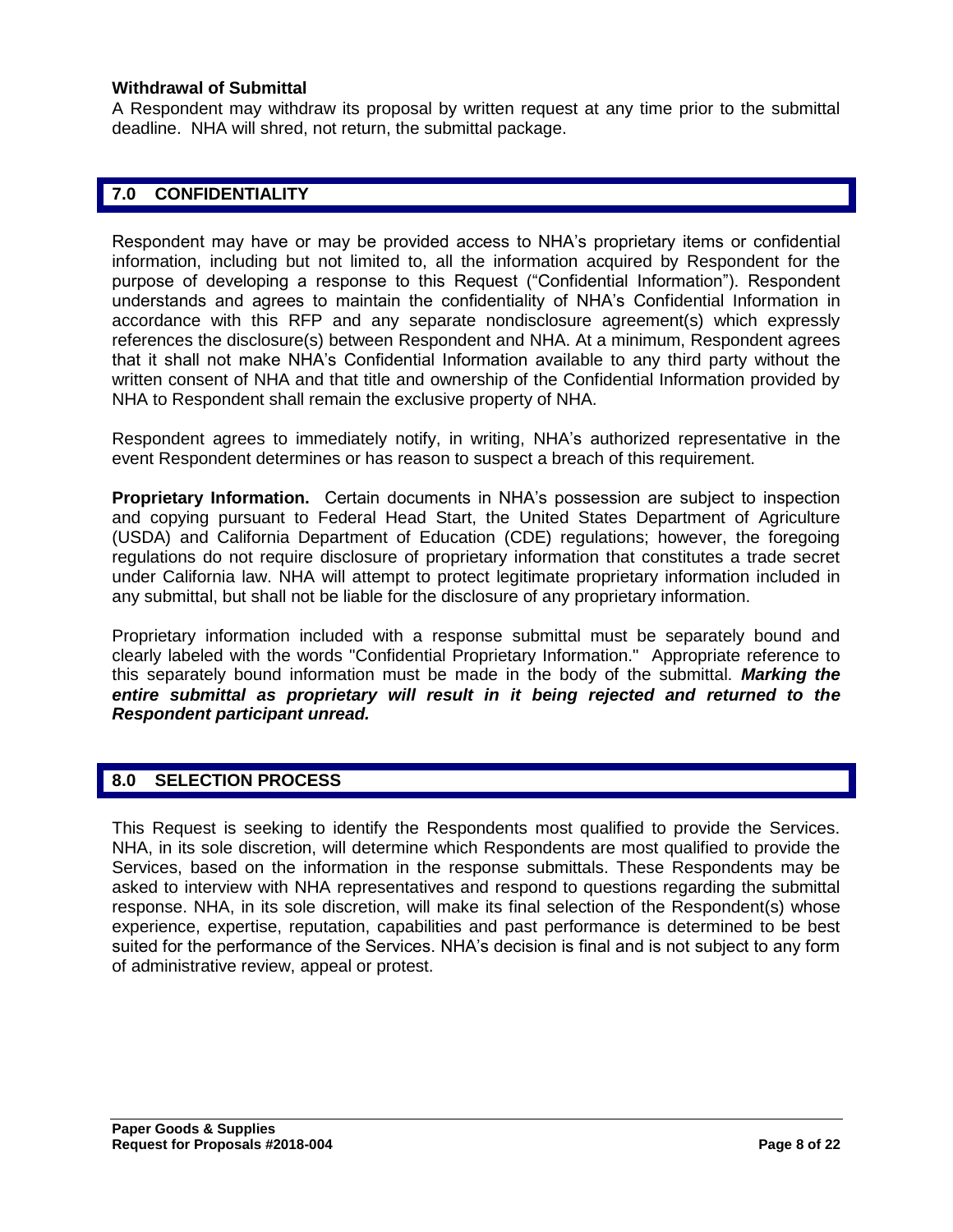#### **9.0 CONTRACTING PROCESS**

Neither this Request nor the selection of a Respondent(s) will create a binding commitment on NHA. Upon completion of the selection process, NHA will award a contract(s) to the party(ies) whom it elects to provide the Services in this Request. A binding commitment will only occur (i) when a contract between NHA and the successful Respondent has been fully executed; and (ii) when the successful Respondent(s) furnishes sufficient evidence that it has satisfied each of the insurance requirements referenced in the final contract.

# **10.0 FEDERAL NONDISCRIMINATION STATEMENT**

In accordance with Federal civil rights law and U.S. Department of Agriculture (USDA) civil rights regulations and policies, the USDA, its Agencies, offices, and employees, and institutions participating in or administering USDA programs are prohibited from discriminating based on race, color, national origin, sex, disability, age, or reprisal or retaliation for prior civil rights activity in any program or activity conducted or funded by USDA.

Persons with disabilities who require alternative means of communication for program information (e.g. Braille, large print, audiotape, American Sign Language, etc.), should contact the Agency (State or local) where they applied for benefits. Individuals who are deaf, hard of hearing or have speech disabilities may contact USDA through the Federal Relay Service at (800) 877-8339. Additionally, program information may be made available in languages other than English.

To file a program complaint of discrimination, complete the [USDA Program Discrimination](http://www.ocio.usda.gov/sites/default/files/docs/2012/Complain_combined_6_8_12.pdf)  [Complaint Form,](http://www.ocio.usda.gov/sites/default/files/docs/2012/Complain_combined_6_8_12.pdf) (AD-3027) found online at: [How to File a Complaint,](http://www.ascr.usda.gov/complaint_filing_cust.html) and at any USDA office, or write a letter addressed to USDA and provide in the letter all of the information requested in the form. To request a copy of the complaint form, call (866) 632-9992. Submit your completed form or letter to USDA by:

- (1) Mail: U.S. Department of Agriculture Office of the Assistant Secretary for Civil Rights 1400 Independence Avenue, SW Washington, D.C. 20250-9410;
- (2) Fax: (202) 690-7442; or
- (3) Email: program.intake@usda.gov.

This institution is an equal opportunity provider.

The following Exhibits are attached hereto and incorporated herein:

- **Exhibit A –** Paper Goods & Supplies
- **Exhibit B -** Sample Specimen Contract
- **Exhibit C -** Response Request Submittal Form
- **Exhibit D Vendor Reference Form**
- **Exhibit E -** Certifications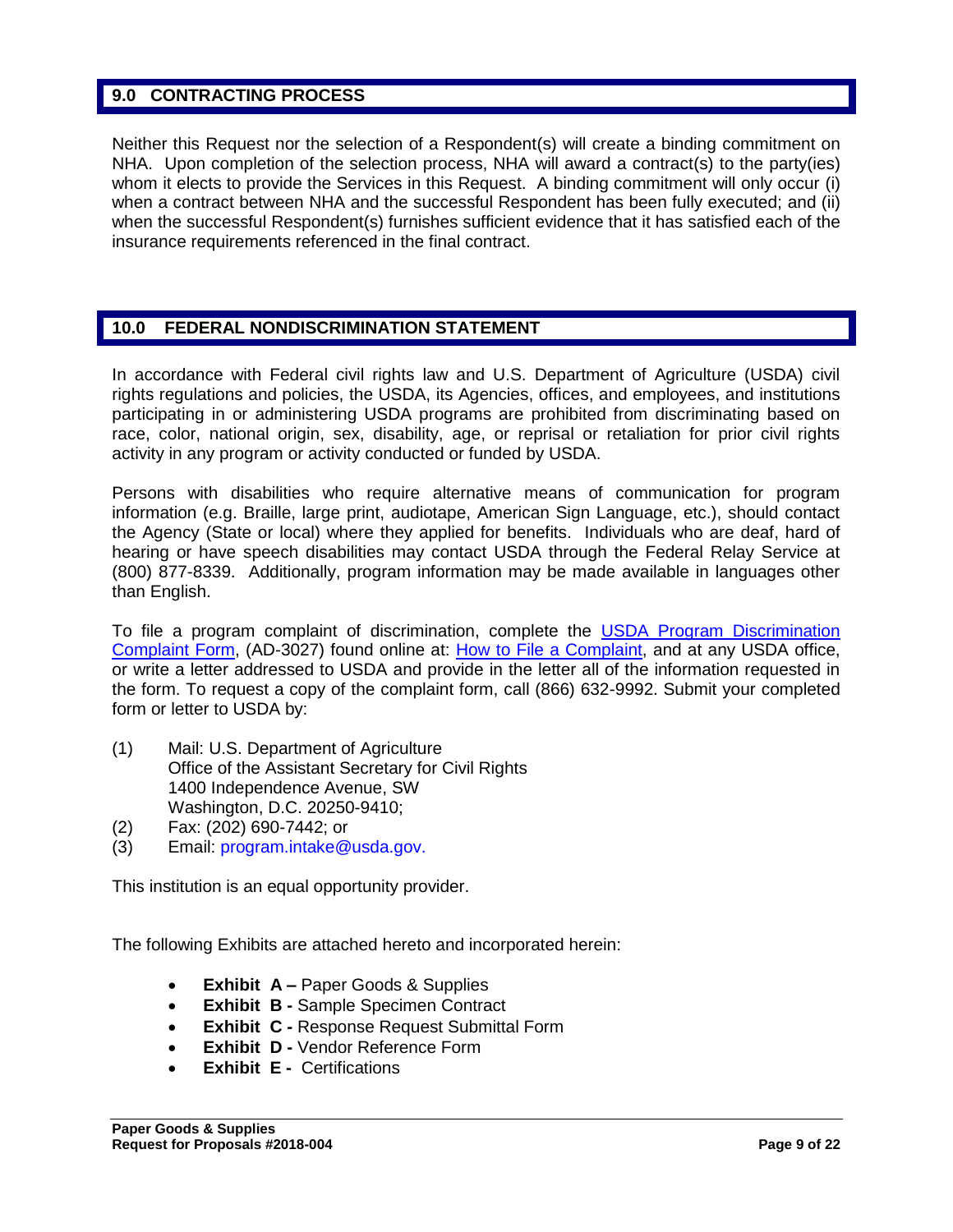# **EXHIBIT "A" Paper Goods & Supplies "Product Price List and Delivery Site"**

|  |  |  | Site: NHA Nutrition Services, 7818 Wilkerson Court, San Diego, CA 92111 |  |  |  |  |
|--|--|--|-------------------------------------------------------------------------|--|--|--|--|
|--|--|--|-------------------------------------------------------------------------|--|--|--|--|

| <b>Item</b><br><b>Number</b> | <b>Item</b><br><b>Description</b> | <b>Pack</b><br><b>Quantity</b> | Pack<br><b>Size</b> | <b>Pack</b><br><b>Size</b> | <b>Price</b> |
|------------------------------|-----------------------------------|--------------------------------|---------------------|----------------------------|--------------|
| 1                            | 10 oz foam bowl                   | 10                             | 100                 |                            |              |
| $\overline{2}$               | 7 oz polystyrene cup              | 1                              | 2500                |                            |              |
| 3                            | 9" white foam plate               | 1                              | 500                 |                            |              |
| 4                            | 6" white foam plate               | 1                              | 1000                |                            |              |
| 5                            | 12"x13" 2-ply napkin              | 1                              | 6000                |                            |              |
| 6                            | 30 oz white foam bowl             | 1                              | 450                 |                            |              |
| $\overline{7}$               | White Medium Weight forks         | 100                            | 10                  |                            |              |
| 8                            | White Medium Weight teaspoons     | 100                            | 10                  |                            |              |
| 9                            | <b>Medium Latex Gloves</b>        | 10                             | 100                 |                            |              |
| 10                           | Black 4 oz portion cup/clear lid  | 1                              | 150                 |                            |              |
| 11                           | 10 oz foam bowl                   | 10                             | 100                 |                            |              |
| 12                           | 7 oz polystyrene cup              | 1                              | 2500                |                            |              |
| 13                           | 9" white foam plate               | 1                              | 500                 |                            |              |
| 14                           | 6" white foam plate               | 1                              | 1000                |                            |              |
| 15                           | 12"x13" 2-ply napkin              | 1                              | 6000                |                            |              |
| 16                           | 30 oz white foam bowl             | 1                              | 450                 |                            |              |
| 17                           | White Medium Weight forks         | 100                            | 10                  |                            |              |
| 18                           | White Medium Weight teaspoons     | 100                            | 10                  |                            |              |
| 19                           | <b>Medium Latex Gloves</b>        | 10                             | 100                 |                            |              |
| 20                           | Black 4 oz portion cup/clear lid  | 1                              | 150                 |                            |              |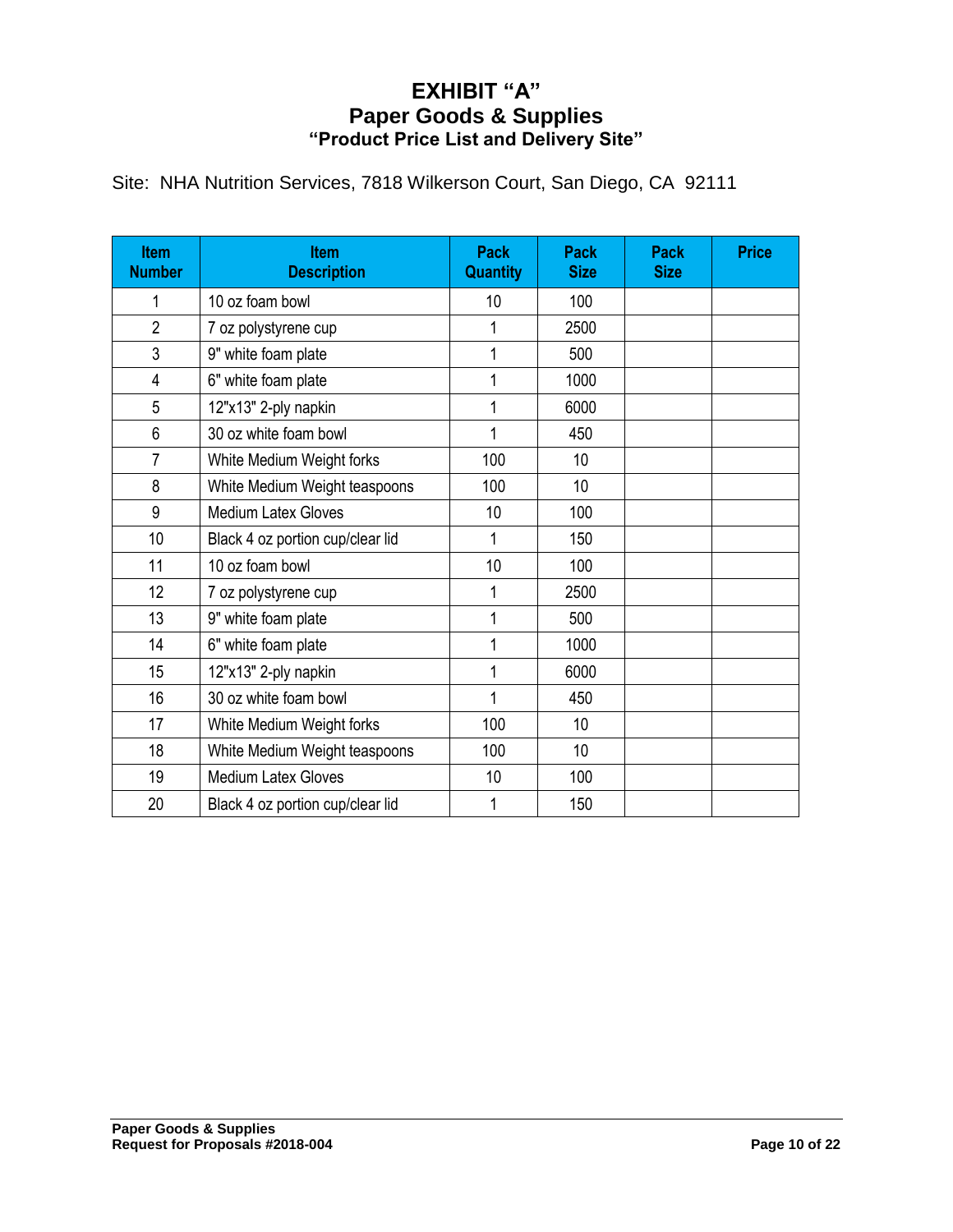

**President and CEO** Rudolph A. Johnson, III

**EXHIBIT B**

### **SPECIMENT CONTRACT**

# **(Sample)**

#### **STANDARD VENDOR'S AGREEMENT Contract #\_\_\_\_\_\_\_\_\_\_\_\_\_\_\_\_\_\_**

This agreement is entered into effective [Date] ("Agreement"), by and between The Neighborhood House Association, a California non-profit, public benefit corporation with primary offices located at 5660 Copley Drive, San Diego, California 92111 ("Buyer") and \_\_\_\_\_\_\_\_\_\_\_\_\_, a \_\_\_\_\_\_\_\_\_, with primary offices located at \_\_\_\_\_\_\_\_\_\_\_\_\_\_\_\_ ("Seller"). NHA and Seller are collectively referred hereto as (the "Parties")

#### **RECITALS**

WHEREAS, NHA's Nutrition Services program provides catering and nutrition services throughout San Diego County, including services contracted through the United States Department of Agriculture ("USDA"), Federal Department of Health & Human Services ("HHS") and the California Department of Education ("CDE");

WHEREAS, NHA desires to obtain the services of a qualified and cost-effective vendor to supply disposable paper and plastic goods for the ongoing operation and success of its Nutrition Services program;

WHEREAS, Seller is engaged in the paper goods and supplies procurement and delivery service business, has submitted its proposal to perform the Scope of Services referenced below (the "Services"), and was awarded the Agreement by NHA;

NOW THEREFORE, in consideration of the mutual covenants and conditions set forth herein, including the foregoing Recitals, which shall be incorporated herein by this reference, the parties agree as follows:

1. DEFINITIONS: The term "Buyer" shall refer to The Neighborhood House Association. The term "Seller" shall refer to [SELLER] including its subcontractors and any other third party performing on its behalf under this AGREEMENT. Buyer and Seller shall be collectively referred to herein as the "Parties". The terms "good(s)" and "service(s)" shall refer to the materials, supplies, items, equipment, work and/or services listed on EXHIBIT "A." The terms and conditions set forth in this AGREEMENT shall prevail in the event of any conflict between it, and any document(s) incorporated herein by reference.

2. TERM: The Initial Term of this Agreement will commence on [End Date] and shall continue, until it automatically expires on [End Date]; unless terminated earlier as provided herein. Prior to expiration of the initial Term, this Agreement may be extended, by mutual written agreement, for four (4) additional Extension Terms of one (1) year each. NHA shall furnish Seller written notice of its intent to extend the

**Chairperson** Jeffrey D. Carr, Sr.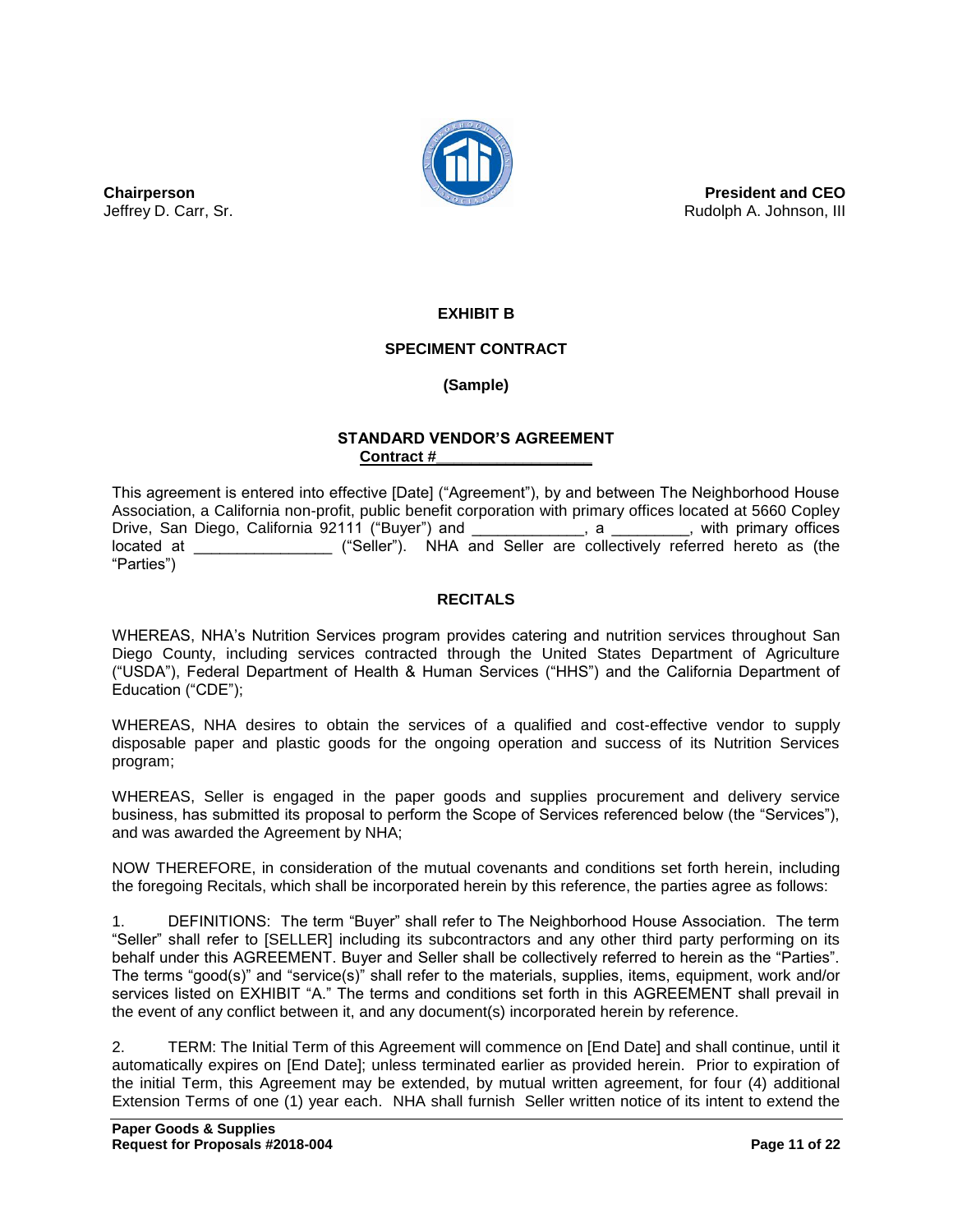Agreement, not less than sixty (60) days prior to expiration.

3. EARLY TERMINATION: Seller understands and accepts that Buyer is a non-profit, community based organization which is operated primarily on public funding, which funding may be terminated at any time. Therefore, Buyer may terminate this AGREEMENT upon thirty (30) days prior written notice to Seller if (i) the funding of Buyer has been altered, making the continued use of the AGREEMENT impractical or not feasible; or (ii) Buyer has been directed by any of its funding sources or governing bodies to alter its operations making the use of this AGREEMENT impractical or not feasible. In the event of termination of this AGREEMENT, compensation due to Seller will be pro-rated to reflect the actual services provided at the time of termination and Seller agrees to immediately return any confidential information belonging to Buyer. If this AGREEMENT is terminated and Buyer has paid Seller the entire not-to-exceed total, referenced in EXHBIT "A" below, Seller shall reimburse Buyer in the amount proportional to the goods/services not delivered at the time of termination.

4. DELIVERY: TIME IS OF THE ESSENCE with respect to all provisions of this AGREEMENT, including those provisions which do not specify a time for performance. If timely delivery is endangered by Seller, Buyer shall have the right to direct Seller to make shipment by the most expeditious means and the total cost of such expedited shipment and handling shall be borne by Seller. Seller shall not ship excess quantities without Buyer's prior written approval. All goods shall be prepared and packed in a commercially reasonable manner suitable for the goods shipped and so as to secure the lowest transportation rates. Seller shall mark all containers with necessary lifting, handling, and shipping information and also purchase order numbers and date of shipment. An itemized packaging sheet must accompany each shipment.

5. PRICE, PAYMENTS AND INVOICING: The maximum compensation payable to Seller pursuant to this Agreement shall not exceed Dollars (\$  $\Box$ ).

(a) Seller agrees that the not-to-exceed price, set forth above, is firm, and is not subject to increase, unless mutually agreed to in writing by the parties. Unless otherwise provided on EXHIBIT "A", attached hereto, the price as herein stated shall include all costs for packing, insuring, and transporting the goods/services ordered to Buyer's facility, and all taxes. Buyer, as a tax exempt entity, shall not be liable for any taxes with respect to this AGREEMENT unless Seller is required by law to collect from Buyer. All such taxes and other charges shall be stated separately on Seller's invoice.

(b) Seller warrants that the prices charged for the goods and services covered by this AGREEMENT are the lowest prices charged and on terms no less favorable than accorded by Seller to any other customer for the same or like goods and services in equal or less quantities under similar circumstances.

(c) Unless otherwise agreed, payment due dates, including discount periods, will be computed from the date of receipt of all goods and services or date of receipt of correct invoice, whichever is later.

(d) Invoices shall be submitted in duplicate and shall contain the following information: purchase order number, item number, description of goods, sizes, quantities, unit prices, and extended totals, in addition to any other information specified in this AGREEMENT. Payment of an invoice shall not constitute acceptance of goods or services and shall be subject to adjustment for errors, shortages, defects in the goods or services, or other failure of Seller to meet the requirements of the AGREEMENT.

(e) Seller understands and accepts that NHA is a nonprofit, public benefit corporation which operates primarily on public funds, granted for approved expenditures invoiced within the fiscal year (July 1st – June 30th). Accordingly, timely submission of invoices, as provided above, is critical to ensure prompt and complete payment. In the event Seller fails to submit its invoices as provided above, Seller shall still be entitled to collect any and all outstanding amounts owed by submitting its outstanding invoice(s) to NHA not later than July 30 of each year, for the prior twelve (12) month period. In the event Seller fails to invoice NHA on or before July 30 of each year, as contemplated in this Section, such outstanding amounts shall be automatically waived and deemed non collectable.

6. INSPECTION AND ACCEPTANCE: Buyer shall have a reasonable time (but not less than 10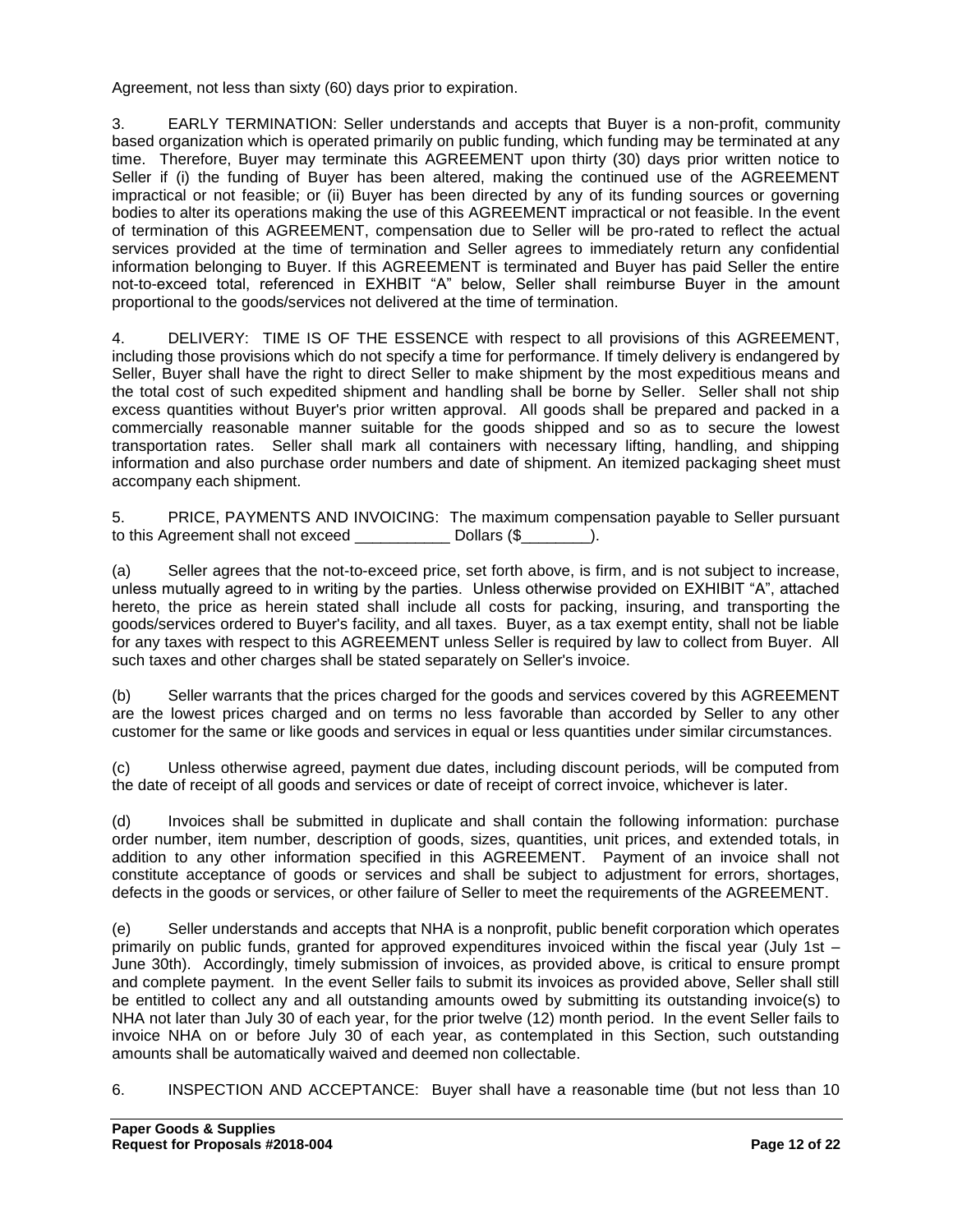days) after receipt to inspect the goods and services tendered by Seller. If any goods or services delivered do not meet the requirements of this AGREEMENT, Buyer shall have the right to reject any such goods or services. Buyer may elect to reject the entire goods and services tendered even if only a portion thereof is nonconforming. If Buyer elects to accept nonconforming goods or services, Buyer, in addition to its other remedies, shall be entitled to deduct a reasonable amount from the price thereof to compensate Buyer for the nonconformity. Payment for any good or service shall not be deemed an acceptance thereof. Acceptance of any goods or service after inspection shall not constitute a waiver of any warranty made by Seller hereunder or implied by law, nor shall it preclude Buyer from revoking its acceptance thereafter for any latent defects or fraud.

7. WARRANTY: Seller warrants title to the goods and represents that all goods and services furnished hereunder: (i) will be in full conformance with the specifications, blueprints, drawings, samples and data or other description furnished by Buyer or by Seller and approved by Buyer; (ii) will perform as specified herein or otherwise represented by Seller (even if such representations do not appear on any of the documents incorporated herein by reference); (iii) will be merchantable and fit and sufficient for the use intended by Buyer; (iv) will be free from defects in material, workmanship, manufacture and design (where design is Seller's responsibility). Seller's warranty shall be effective for a period of time as set forth on EXHIBIT "A", attached hereto. If no such period is stated, the warranty shall be effective for a period of one (l) year from the date of acceptance. This warranty will run to Buyer and to Buyer's customers and users of its products. In addition to other remedies which may be available at law or in equity, Buyer may, at its option, return to Seller for full credit any goods which do not meet the warranties specified herein or require correction or replacement of such goods, all at Seller's risk and expense. Packing and shipping shall be at Seller's cost, including the cost of premium transportation when any goods are critical to Buyer's delivery schedule.

8. PRODUCT RECALL AND NOTIFICATION PROCEDURES. To the extent applicable, Seller agrees to actively monitor the initiation of product recalls, including but not limited to voluntary recalls, requested and mandated recalls, published by the manufacturer (or distributor) directly, or by the Food and Drug Administration (FDA). In the event that one (1) or more products listed on EXHIBIT "A" becomes the subject of a recall, Seller agrees (i) to immediately cease selling such product(s) to Buyer; and (ii) to immediately submit written notification to Buyer's Project Manager, referenced in Section 17 below, informing Buyer of the recalled product(s).

9. RISK OF LOSS: Seller shall assume (i) all risk of loss or damage to the goods until Buyer's acceptance, as provided in Section 6 above; and (ii) all risk of loss or damage to any goods rejected by Buyer or as to which Buyer has revoked its acceptance, from the time of such rejection or revocation. Deliveries shall be made "Free on Board" (FOB).

10. INSURANCE: Unless more specific insurance provisions are attached, the following shall apply: At all times during its performance hereunder, Seller shall obtain and keep in force general liability insurance including coverage for death, bodily injury, property damage, including products liability and automobile coverage, with limits of not less than one million dollars (\$1,000,000) per occurrence. Such insurance shall be primary insurance, and any liability or insurance of Buyer shall be excess only. Such insurance shall waive any right of subrogation against Buyer and shall specifically cover Seller's obligations to defend, indemnify and hold Buyer harmless as provided herein.

11. INDEMNIFICATION: Seller shall indemnify, defend and hold harmless the County of San Diego, NHA and each of its directors, officers, employees, agents, representatives and affiliates (including, without limitation, the administrators of NHA's employee benefit plans) harmless from and against any and all liabilities, obligations, costs and expenses of any nature whatsoever (including reasonable attorneys' fees and costs) which Buyer may be obligated to pay as a result of any and all claims, demands, actions or judgments of every nature whatsoever in favor of any person on account of personal injury or death, or damages to property incident to or resulting directly or indirectly from the goods or services provided by Seller hereunder. This provision shall survive the expiration or automatic termination of this AGREEMENT.

12. GOVERNING LAW: This AGREEMENT shall be construed and interpreted in accordance with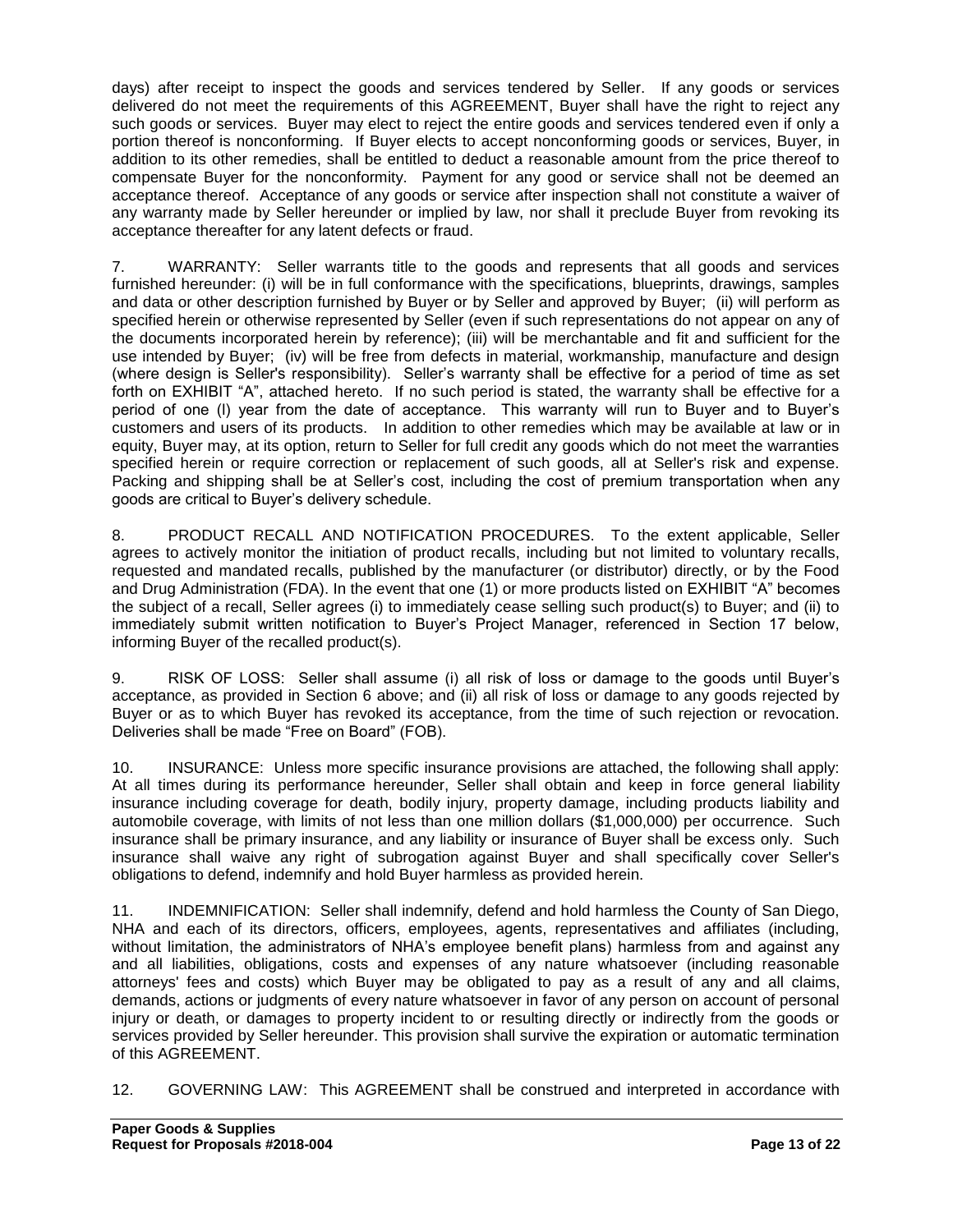and governed by the laws of the State of California, excluding its conflict of law rules.

13. COMPLIANCE WITH LAWS: Seller shall comply with all federal, state and local laws, ordinance, rules and regulations in the manufacture and sale of the goods and performance of the services subject to this AGREEMENT, including those listed in EXHIBIT "B", attached hereto and incorporated herein by this reference. Seller will defend and hold Buyer harmless for any loss, damages, or costs arising from or caused in any way by any actual or alleged violation of any federal, state or local law, ordinance, rule or regulation.

14. INDEPENDENT CONTRACTOR STATUS: Seller is and shall remain an independent contractor. Neither Seller nor its agents or employees shall act as officers, agents, or employees of Buyer. Seller has no authority to assume or create any commitment or obligation on behalf of Buyer, or to bind Buyer in any manner.

15. SEVERABILITY: In the event any one (1) or more of the provisions contained in this AGREEMENT should be held invalid, illegal or unenforceable in any respect, the validity, legality and enforceability of the remaining provisions contained herein shall not in any way be affected or impaired thereby (it being understood that the invalidity of a particular provision in a particular jurisdiction shall not in and of itself affect the validity of such provision in any other jurisdiction), and the balance of this AGREEMENT shall be interpreted as if such provisions were so excluded and shall be enforceable in accordance with its terms.

16. PROVISIONS DEEMED INSERTED: Each provision and clause required by law to be inserted in this AGREEMENT shall be deemed to have been so inserted and this AGREEMENT shall be read and enforced as though each such provision were included. If through mistake or otherwise any such provision is not inserted or is not correctly inserted, this AGREEMENT shall be amended to make such insertion upon the application of either party.

17. PROJECT MANAGERS: The parties' respective designated representatives shall be the day-today contact persons during the performance of the Services under this Agreement. Buyer's Project Manager shall be the below signed individual authorized to sign contracts on Seller's behalf, or such other person Seller's Project Manager designates in writing. Buyer's Project Manager shall be its Senior Director, Nutrition Services. During the term of this AGREEMENT, Seller agrees to consult with Buyer's Project Manager regarding the format of any final report(s) and deliverables and the adequacy of the services provided by Seller. All submittals required of Seller shall be delivered to Buyer's Project Manager; however, Buyer's Project Manager may not (a) award, renew or terminate this AGREEMENT; (b) agree to, or sign any modifications to the AGREEMENT; or (c) obligate Buyer for payment outside the scope of the AGREEMENT.

18. NOTICES: All notices or other communications required or permitted hereunder shall be in writing and shall be deemed given or delivered (a) on the date given, if delivered personally or sent by facsimile transmission with confirmation of receipt, (b) on the date of delivery, if delivered by a recognized express delivery service, or (c) five (5) days after mailing, if by certified or registered mail, postage prepaid, return receipt requested, to the Parties at the addresses set forth below, or at such other addresses as such Parties may designate by written notice in the manner aforesaid.

#### **to Buyer addressed: with copies to:**

Senior Director, Nutrition Services Legal Department The Neighborhood House Association The Neighborhood House Association 7818 Wilkerson Court 5660 Copley Drive San Diego, California 92111 San Diego, California 92111

**or to Seller addressed:** [ADDRESS BLOCK]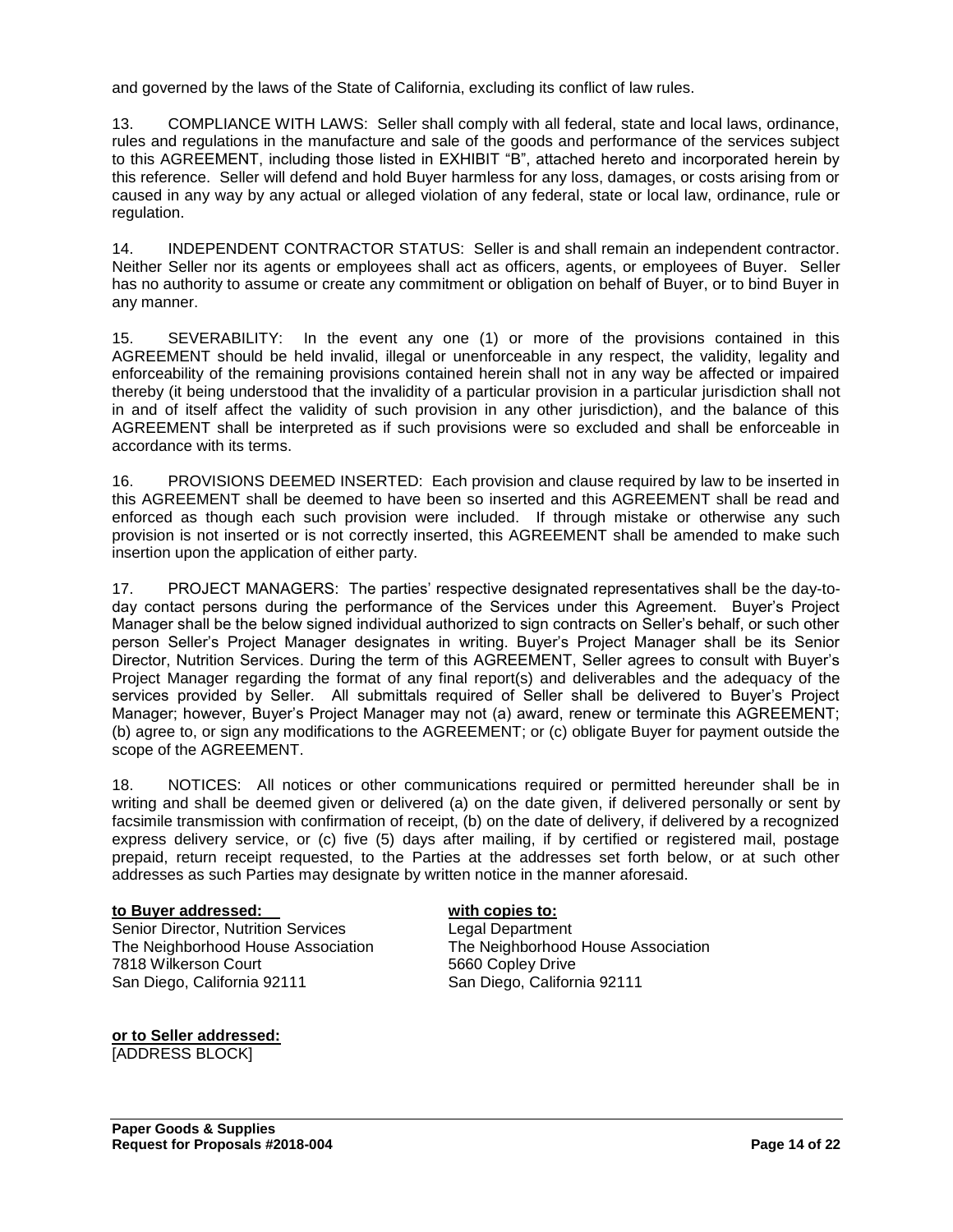19. ASSIGNMENT: Seller may not assign this AGREEMENT or any of its rights or obligations hereunder without the prior written consent of Buyer. Any attempt by Seller to assign any of its rights or obligations under this AGREEMENT in violation of this Section shall be void. Subject to the foregoing, this AGREEMENT shall be binding upon and inure to the benefit of the Parties hereto and their respective successors and permitted assigns.

20. HEADINGS: The titles of the articles, sections, subsections, paragraphs and subparagraphs of this AGREEMENT are for convenience of reference only and are not to be considered in construing this AGREEMENT.

21. COUNTERPARTS: This AGREEMENT may be executed in two or more counterparts and by facsimile, each of which shall be deemed to be an original, but all of which together shall constitute one and the same instrument.

22. AMENDMENTS AND WAIVERS: This AGREEMENT may not be amended or modified, nor may any of its terms be waived, except by a written instrument signed by the parties hereto. No failure or delay by any party in exercising any right under this AGREEMENT shall operate as a waiver thereof or of any other right, nor shall any single or partial exercise of any such right preclude any other or further exercise thereof, or of any other right. Each waiver or consent under any provision of this AGREEMENT shall be effective only in the specific instance and for the specific purpose for which it was given.

23. PUBLICITY: Seller shall not publish or use Buyer's name in any advertising, sales, promotional or other publicity materials without the prior written consent of Buyer.

24. NON-EXCLUSIVITY: Seller acknowledges and agrees that this AGREEMENT does not grant Seller the exclusive right or privilege to provide Buyer with any or all of the goods or services that are the subject of this AGREEMENT. Buyer expressly reserves the right to contract with other parties to obtain similar or identical services.

25. FORCE MAJEURE: Neither party shall be liable or considered in default under this AGREEMENT when the delay of performance (including Buyer 's failure to pay Seller's compensation as contemplated in this AGREEMENT) is caused by circumstances beyond its reasonable control and occurring without its fault or negligence, including failure of funding sources, suppliers, subcontractors, and carriers, acts of civil or military authorities, national emergencies, fire, flood, acts of God, insurrection, and war (any such event, a "Force Majeure Event"); provided, that the party invoking this Section (the "Invoking Party") immediately provides notice thereof to the other party and uses commercially reasonable efforts to resume its performance hereunder. The party that receives notice of a Force Majeure Event from the Invoking Party may, at any time after the receipt of such notice, terminate this AGREEMENT immediately upon written notice to the Invoking Party.

26. PARTIES IN INTEREST: This AGREEMENT is enforceable only by the Parties hereto. The terms of this AGREEMENT are not a contract or assurance regarding compensation, continued employment or benefit of any kind to any of Seller's personnel assigned to perform the obligations of Seller under this AGREEMENT, or any beneficiary of any such personnel, and no such personnel (or any beneficiary thereof) shall be deemed or considered a third-party beneficiary with respect to this AGREEMENT.

27. SIGNATORY AUTHORITY: If Seller is a corporation, partnership, trust or other entity, the individual or individuals signing this AGREEMENT on behalf of Seller represents to Buyer that he or she has full authority to do so, has received all required consents, and that his or her signature (together with the signature or signatures of any other individual signing below on behalf of such corporation, partnership, trust or other entity) is (are) the only signatures required to bind Seller.

28. CONFIDENTIALITY: During the term of this AGREEMENT, Seller may have or may be provided access to Buyer's proprietary items or confidential information, including but not limited to: all such payroll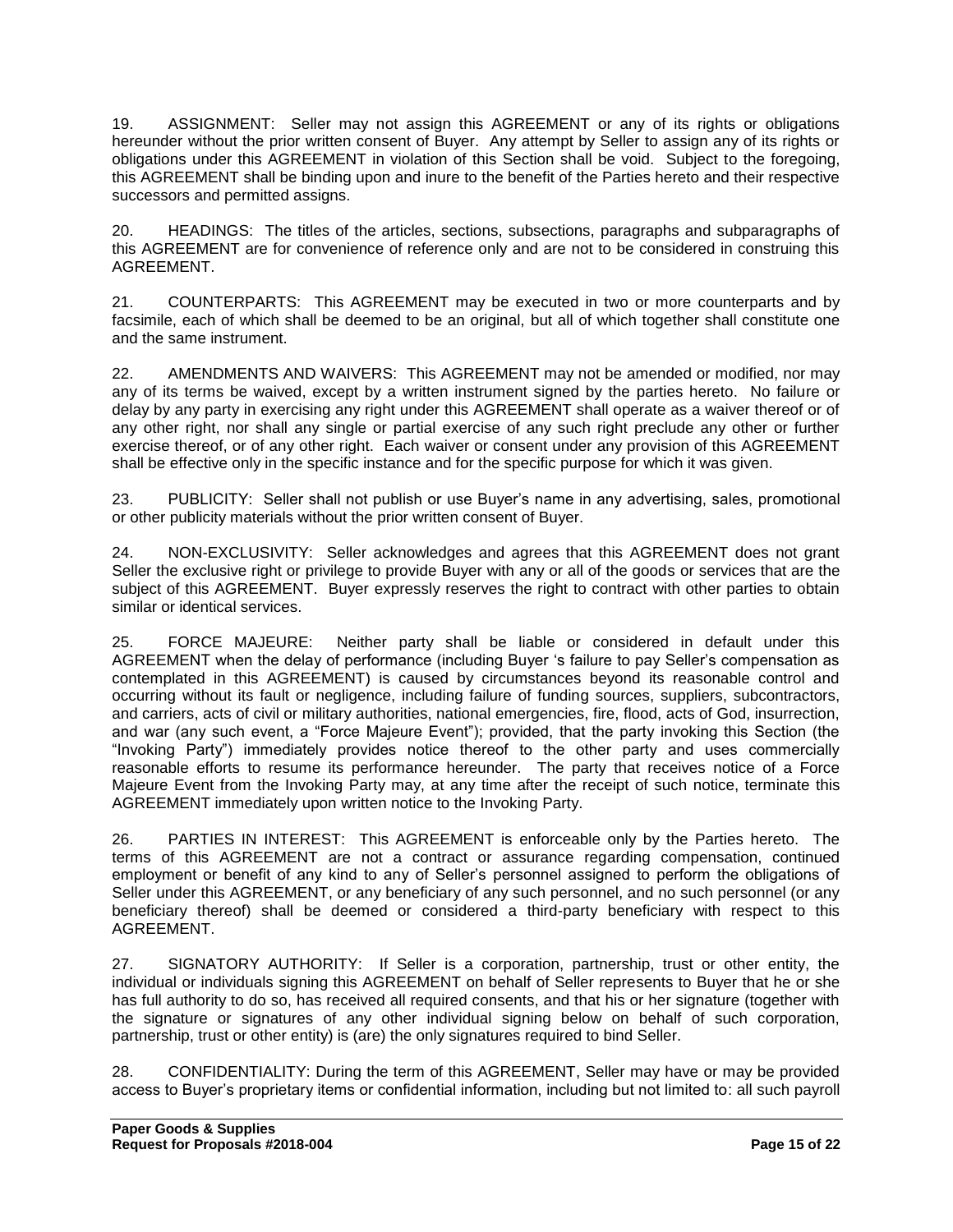and human resources information/data acquired by Seller pursuant to this AGREEMENT ("Confidential Information"). Seller agrees to maintain the confidentiality of Buyer's Confidential Information in accordance with this Section and any separate nondisclosure agreement(s) which expressly reference the disclosure(s) between the Parties. At a minimum, Seller agrees that it shall not make Buyer's Confidential Information available to any third party without the prior written consent of Buyer and that title and ownership of the Confidential Information provided by one Party to the other shall remain the exclusive property of that Party who has the right to possess the Confidential Information.

29. NO WAIVER OF BREACH OR DEFAULT. Buyer's failure to strictly and/or promptly enforce any of its rights, including but not limited to declaring a default, requiring cure of default, and/or terminating this AGREEMENT, shall not operate as a waiver of the default or breach of Buyer's rights, or to defeat or affect in any way the rights of either Party, with respect to any such continuing or subsequent default or breach. No waiver shall be inferred from or implied by anything done or omitted by either Party, except an express written waiver. All rights and remedies of either Party with respect to default and breach shall be cumulative and not alternative. Each Party expressly reserves the right to enforce any and all rights it has herein at any such time as the Party, in its sole discretion, deems appropriate. This provision shall survive the expiration or automatic termination of this AGREEMENT.

IN WITNESS WHEREOF, the Parties hereto have caused this AGREEMENT to be signed in their names and on their behalf by the duly authorized representatives, effective the date first above written.

**IN WITNESS WHEREOF**, the parties hereto have caused this Agreement, including Appendixes I, and II to be signed in their names and on their behalf by the duly authorized representatives.

#### **[CONTRACTOR] The Neighborhood House Association**

 $By \_\_$ 

Its:

 $By_$ 

 Rudolph A. Johnson, III Its: President and Chief Executive Officer

Approved as to form and legality:

\_\_\_\_\_\_\_\_\_\_\_\_\_\_\_\_\_\_\_\_\_\_\_\_\_\_\_\_\_

Dwight D. Smith Executive Vice President, General Counsel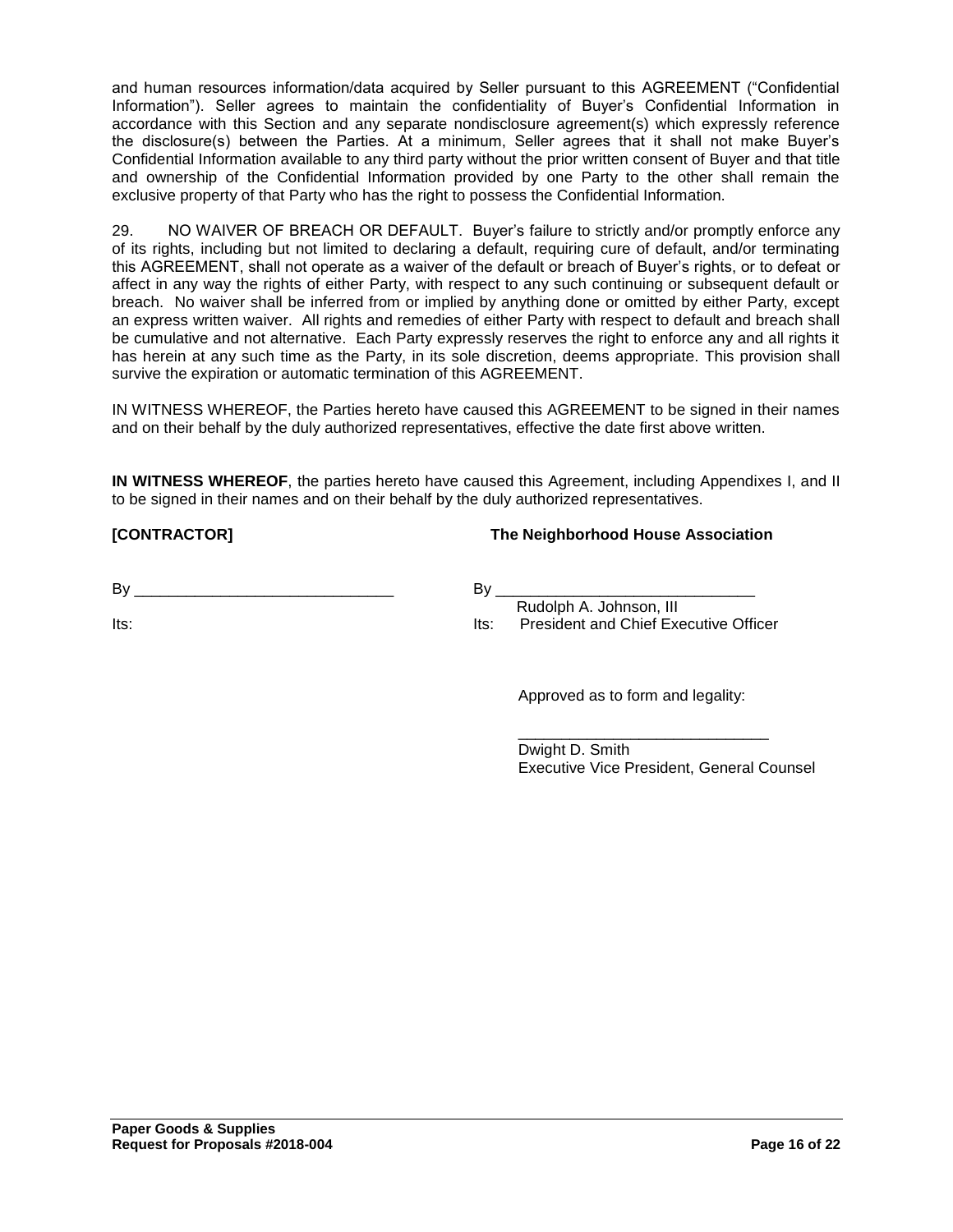# **APPENDIX "I"**

PRODUCT RECALL AND NOTIFICATION PROCEDURES

[TO BE PROVIDED BY CONTRACTOR]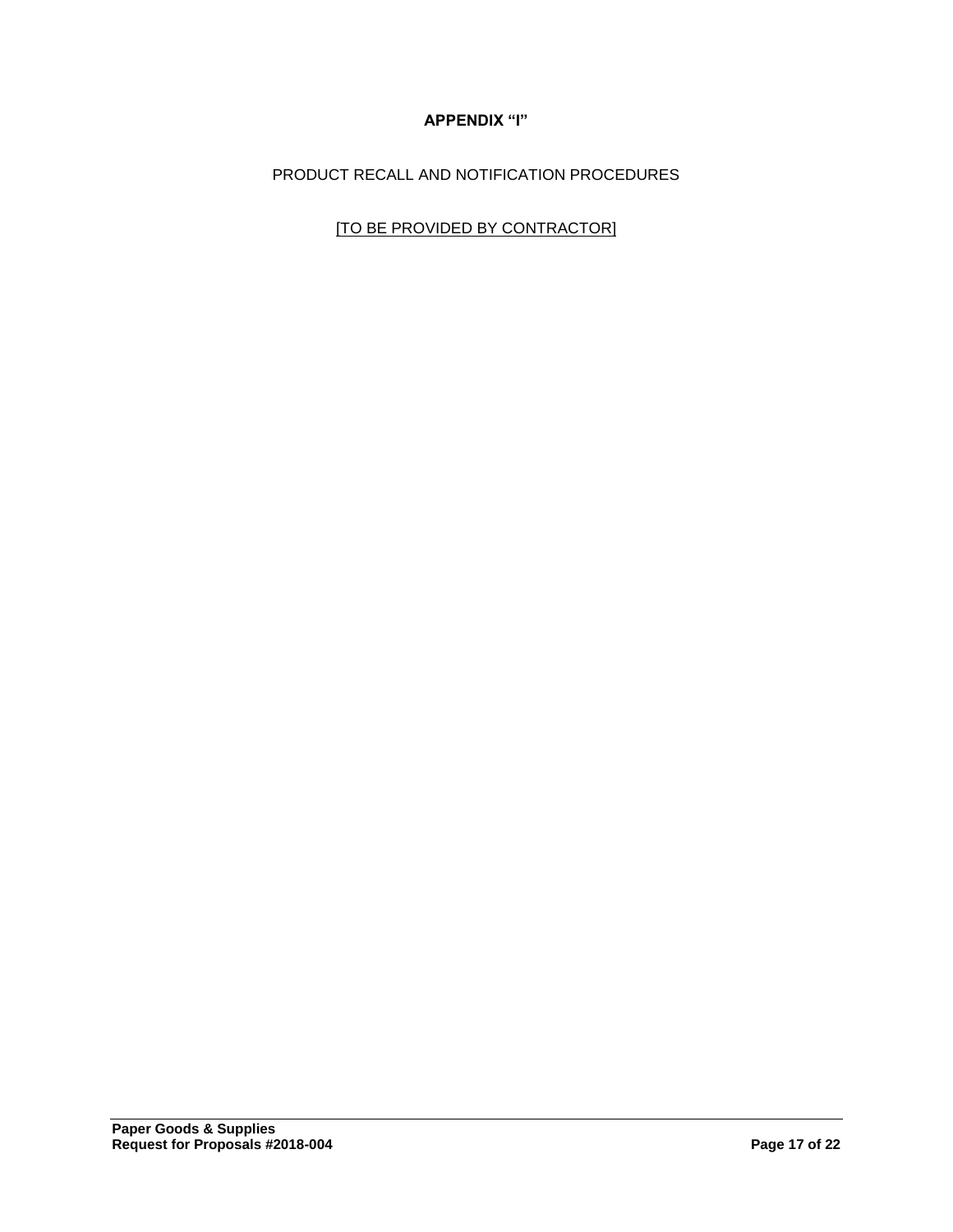#### **APPENDIX "II" ADDITIONAL ASSURANCES**

Vendor hereby assures and certifies that it will comply with the regulations, policies, guidelines and requirements, including 2 CFR 200 and E.O. 12372 as they relate to the application, acceptance and use of federal funds for this federally assisted project. To the extent applicable, Vendor assures and certifies to NHA that:

- 1. It possesses legal authority to enter into this Agreement; that a resolution, motion, or similar action has been duly adopted or passes as an official act of the applicant's governing body, authorizing the execution of the Agreement, including all understandings and assurances contained therein, and directing and authorizing the person identified as the official representative of the Vendor to act in connection with the Agreement and to provide such additional information as may be required.
- 2. It, and any subcontractor hired to perform hereunder, will comply with E.O. 11246, "Equal Employment Opportunity," as amended by E.O. 11375, "Amending Executive Order 11246 relating to Equal Employment Opportunity," and as supplemented by regulations at 41 CFR Part 60, "Office of Federal Contract Compliance Programs, Equal Employment Opportunity, and Department of Labor."
- 3. It, and any subcontractor hired to perform hereunder, will comply with the provisions of the Hatch Act (5 U.S.C. §§ 1501 -1508, and 7324 - 7328), which limits the political activity of the employee.
- 4. It, and any subcontractor hired to perform hereunder, will establish safeguards to prohibit employees from using their positions for a purpose that is or gives the appearance of being motivated by a desire for private gain for themselves or others, particularly those with whom they have family, business, or other ties.
- 5. It, and any subcontractor hired to perform hereunder, will comply with the Copeland "Anti-Kickback" Act (18 U.S.C. § 874), as supplemented by the Department of Labor Regulations (29 C.F.R. Part 3, "Contractors and subcontractors on public building or public work financed in whole or in part by loans or grants from the United States").
- 6. It, and any subcontractor hired to perform hereunder, will fully comply with all Federal statutes relating to the prohibition against forced child labor and severe forms of trafficking in persons. These include but are not limited to the Trafficking Victims Protection Act of 2000 (22 U.S.C. § 7104, et seq.) which authorizes the termination of grants, contracts and/or cooperative agreements, without penalty to the Federal awarding agency/department, if Vendor or any of its subcontractors (i) engages in severe forms of trafficking in persons; (ii) has procured a commercial sex act during the effective period of the contract; and/or (iii) uses forced labor in its performance of this Agreement.
- 7. It, and any subcontractor hired to perform hereunder, will fully comply with all Federal statutes relating to non-discrimination. These include but are not limited to: (a) Title VI of the Civil Rights Act of 1964 (42 U.S.C. § 2000d et seq.) which prohibits discrimination on the bases of race, color or national origin; Title VII of the Civil Rights Act of 1964, as amended, the California Fair Employment Practices Act; and any other Federal and State law and regulations hereinafter enacted which may apply to the application.
- 8. Regarding all negotiated contracts excluding those for less than \$2,500, NHA, the Federal Awarding Agency, the Comptroller General of the United States, or any of their duly authorized representatives, shall have access to any books, documents, papers and records of the contractor which are directly pertinent to a specific program for the purpose of making audits, examinations, excerpts and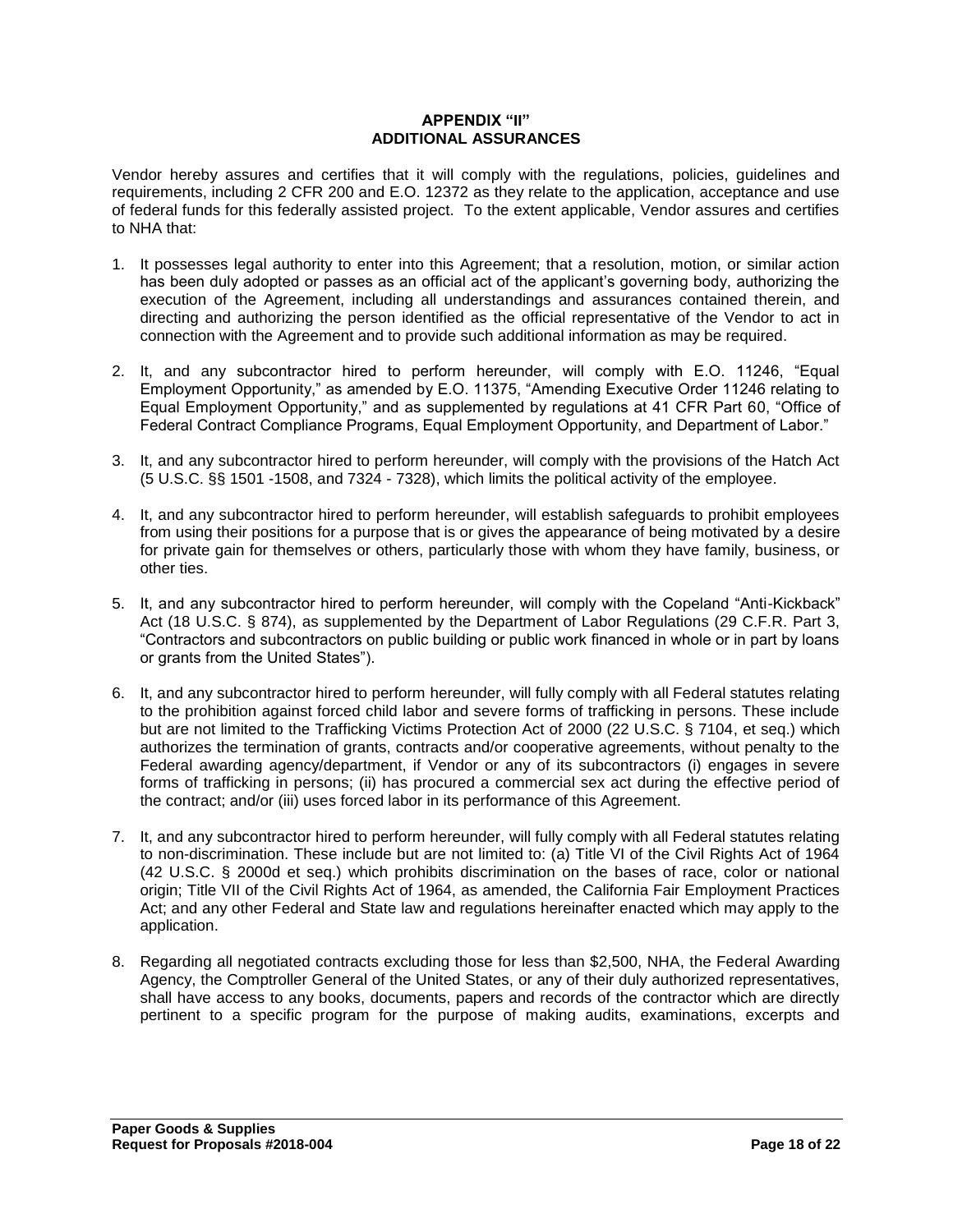Appendix II Additional Assurances

Transcriptions.

- 9. Regarding all negotiated contracts in excess of \$100,000, Vendor agrees to comply with all applicable standards, orders or regulations issued pursuant to the Clean Air Act (42 U.S.C. 7401 et seq.) and the Federal Water Pollution Control Act as amended (33 U.S.C. 1251 et seq.). Violations will be reported to the Federal awarding agency and the Regional Office of the Environmental Protection Act (EPA).
- 10. It, and any subcontractor hired to perform hereunder, will comply with all applicable requirements of all other Federal laws, executive orders, regulations and policies governing this program.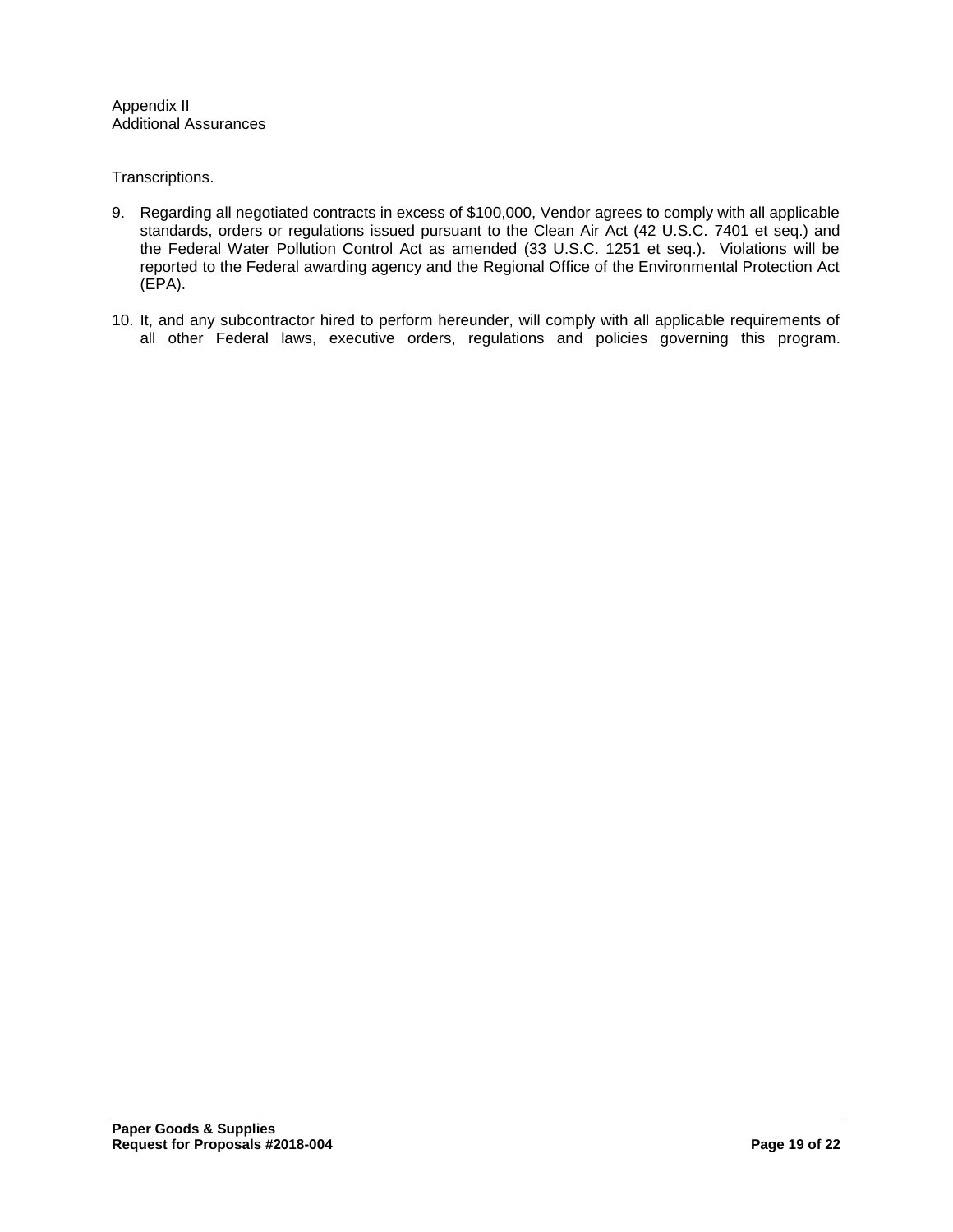#### **EXHIBIT C**

# **REQUEST RESPONSE SUBMITTAL FORM**

| <b>NHA Request #</b>                                                                                                                                                                                                                                                                                             |
|------------------------------------------------------------------------------------------------------------------------------------------------------------------------------------------------------------------------------------------------------------------------------------------------------------------|
| The undersigned hereby proposes to furnish all services necessary to completely fulfill the Scope of<br>Services, without restriction. The total amount in <b>Exhibit A</b> of the RFP equals \$                                                                                                                 |
| Respondent Name (Please Print) _________________________Business Address:<br><u> 1980 - Jan Barbarat, martin da kasas dan bagi dan bagi dari bagi dan bagi dari bagi dan bagi dari bagi dan b</u>                                                                                                                |
| [ ] Proprietorship [ ] Partnership [ ] Corporation [ ] LLC [ ] LLP FEIN #__________________________                                                                                                                                                                                                              |
| If Partnership, list all general partner(s)                                                                                                                                                                                                                                                                      |
|                                                                                                                                                                                                                                                                                                                  |
| Primary contact for the Request Process<br><u> 1989 - Johann John Stein, mars an deutscher Stein und der Stein und der Stein und der Stein und der Stein und</u>                                                                                                                                                 |
|                                                                                                                                                                                                                                                                                                                  |
| Can Respondent commence work on the start date in the Request? Y/N If no, when?                                                                                                                                                                                                                                  |
| Has the Specimen Contract attached to the Request been reviewed? Y / N                                                                                                                                                                                                                                           |
| Are any terms unacceptable? $Y/N$ If yes, specify the terms                                                                                                                                                                                                                                                      |
| Would Respondent seek to negotiate any terms? Y/N If yes, specify the terms                                                                                                                                                                                                                                      |
|                                                                                                                                                                                                                                                                                                                  |
|                                                                                                                                                                                                                                                                                                                  |
| <b>CERTIFICATION</b>                                                                                                                                                                                                                                                                                             |
| I declare that the foregoing is true and correct and that I am authorized to make this representation and<br>submit the attached Response to NHA's Request # ______________ on behalf of<br><u> 1980 - Jan James James Barnett, amerikan bizko bat da bat da bat da bat da bat da bat da bat da bat da bat d</u> |
|                                                                                                                                                                                                                                                                                                                  |
| Signature                                                                                                                                                                                                                                                                                                        |

Type or Print Name

\_\_\_\_\_\_\_\_\_\_\_\_\_\_\_\_\_\_\_\_\_\_\_\_\_\_\_\_\_\_\_\_\_\_\_\_\_\_\_\_\_\_\_\_\_\_\_\_\_\_\_\_\_\_\_\_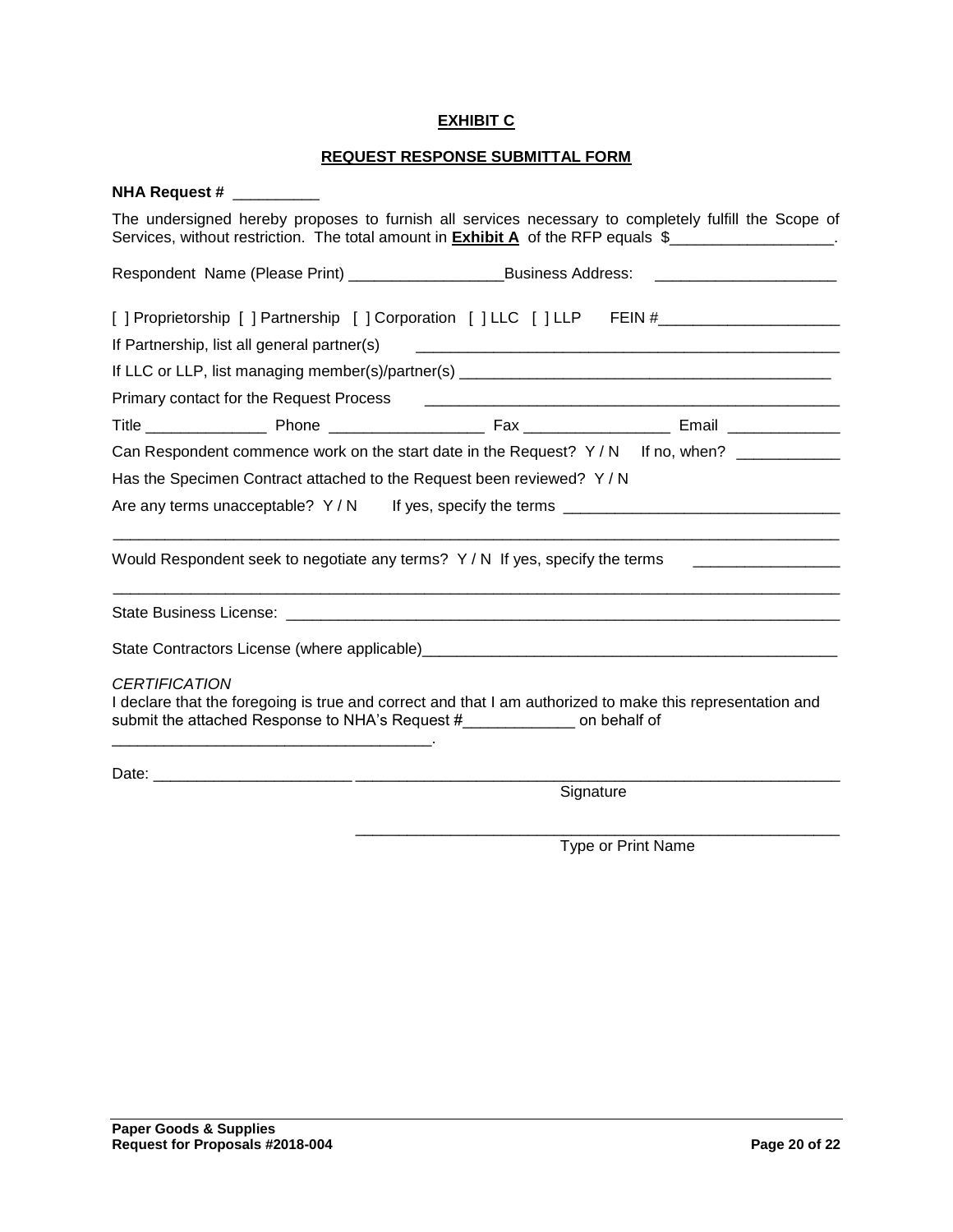#### **EXHIBIT D**

| <b>Vendor References Form</b>                                                                                                                                            |                                                                                                        |  |  |
|--------------------------------------------------------------------------------------------------------------------------------------------------------------------------|--------------------------------------------------------------------------------------------------------|--|--|
|                                                                                                                                                                          |                                                                                                        |  |  |
| within the past three (3) years. The purpose for the references is to enable NHA to judge the<br>responsibility, experience, skill, and business standing of the bidder. | Please provide a minimum of three (3) references where work of a similar size and nature was performed |  |  |
|                                                                                                                                                                          |                                                                                                        |  |  |
|                                                                                                                                                                          |                                                                                                        |  |  |
|                                                                                                                                                                          |                                                                                                        |  |  |
|                                                                                                                                                                          |                                                                                                        |  |  |
|                                                                                                                                                                          |                                                                                                        |  |  |
|                                                                                                                                                                          |                                                                                                        |  |  |
|                                                                                                                                                                          |                                                                                                        |  |  |
|                                                                                                                                                                          |                                                                                                        |  |  |
|                                                                                                                                                                          |                                                                                                        |  |  |
|                                                                                                                                                                          |                                                                                                        |  |  |
|                                                                                                                                                                          |                                                                                                        |  |  |
|                                                                                                                                                                          |                                                                                                        |  |  |
|                                                                                                                                                                          |                                                                                                        |  |  |
|                                                                                                                                                                          |                                                                                                        |  |  |
|                                                                                                                                                                          |                                                                                                        |  |  |
|                                                                                                                                                                          |                                                                                                        |  |  |
|                                                                                                                                                                          |                                                                                                        |  |  |
|                                                                                                                                                                          |                                                                                                        |  |  |
|                                                                                                                                                                          |                                                                                                        |  |  |
|                                                                                                                                                                          |                                                                                                        |  |  |